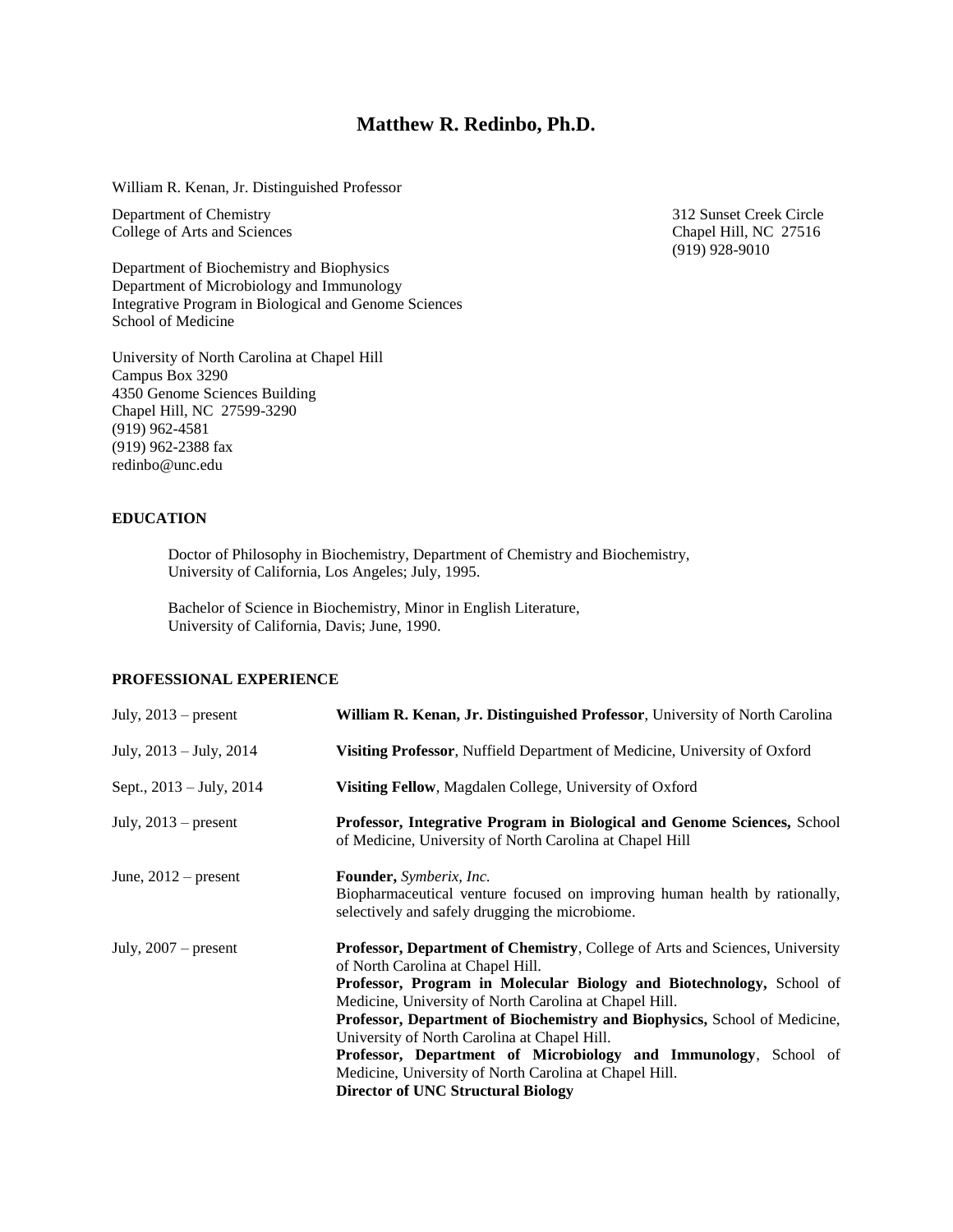|                              | Member, UNC Lineberger Comprehensive Cancer Center, and the Program in<br>Molecular and Cellular Biophysics.                                                                                                                                                                                                                                                                                                                                                                                                                                                                                             |
|------------------------------|----------------------------------------------------------------------------------------------------------------------------------------------------------------------------------------------------------------------------------------------------------------------------------------------------------------------------------------------------------------------------------------------------------------------------------------------------------------------------------------------------------------------------------------------------------------------------------------------------------|
| March, 2010 – March, 2012    | Founder, Chief Scientific Officer, Identizyme Defense Technologies, Inc.<br>Biotechnology venture focused on rapid identification of nerve agent chemical<br>weapons. Dissolved in 2012.                                                                                                                                                                                                                                                                                                                                                                                                                 |
| July, 2009 - June, 2012      | Chair, Department of Chemistry, University of North Carolina at Chapel Hill.                                                                                                                                                                                                                                                                                                                                                                                                                                                                                                                             |
| June, 2007 - May, 2011       | Founder, Chief Scientific Officer, Exigent Pharmaceuticals, Inc.<br>Biopharmaceutical venture focused on novel treatments for drug-resistant<br>bacterial infections. Dissolved in 2011.                                                                                                                                                                                                                                                                                                                                                                                                                 |
| September, 2006 - June, 2009 | Vice Chair, Department of Chemistry, University of North Carolina at Chapel<br>Hill.                                                                                                                                                                                                                                                                                                                                                                                                                                                                                                                     |
| March, 2003 – June, 2007     | Associate Professor, Department of Chemistry, College of Arts and Sciences,<br>University of North Carolina at Chapel Hill.<br>Associate Professor, Department of Biochemistry and Biophysics, School of<br>Medicine, University of North Carolina at Chapel Hill.<br><b>Director of UNC Structural Biology</b><br>Member, UNC Lineberger Comprehensive Cancer Center, the Program in<br>Molecular and Cellular Biophysics, and the Program in Molecular Biology and<br>Biotechnology.                                                                                                                   |
| August, 1999 – March, 2003   | Assistant Professor, Department of Chemistry, College of Arts and Sciences,<br>University of North Carolina at Chapel Hill.<br>Assistant Professor, Department of Biochemistry and Biophysics, School of<br>Medicine, University of North Carolina at Chapel Hill. Joint appointment<br>initiated July 1, 2002.<br>Director of Structural Biology, UNC Program in Molecular Biology and<br>Biotechnology. Initiated July 1, 2002.<br>Member, UNC Lineberger Comprehensive Cancer Center, the Program in<br>Molecular and Cellular Biophysics, and the Program in Molecular Biology and<br>Biotechnology. |
| September, 1995 – July, 1999 | Postdoctoral Fellow, laboratory of Wim G. J. Hol, Biomolecular Structure<br>Center, University of Washington. Crystal structures of human topoisomerase I<br>in covalent and non-covalent complexes with DNA.                                                                                                                                                                                                                                                                                                                                                                                            |
| June, 1990 – August, 1995    | Graduate Student, laboratory of Todd O. Yeates, Department of Chemistry and<br>Biochemistry, University of California, Los Angeles. Protein x-ray<br>crystallography, crystallographic methods, general biochemistry and molecular<br>biology. Dissertation Title: "Structural Studies of Plastocyanin and Human<br>Amyloid Beta-Peptide."                                                                                                                                                                                                                                                               |

# **SELECT AWARDS AND HONORS**

Honorary Fellow, Magdalen College, University of Oxford, 2014-2020. Fellow, American Association for the Advancement of Sciences, 2013. Visitng Fellow, Magdalen College, University of Oxford, 2014. William R. Kenan, Jr. Distinguished Professor, 2013-present. Visiting Professor, Structural Genomics Consortium, University of Oxford, 2013-2014. Academic Leadership Fellow, UNC Institute for the Arts and Humanities, 2010-2011. Phillip and Ruth Hettleman Prize for Artistic and Scholarly Achievement, 2004.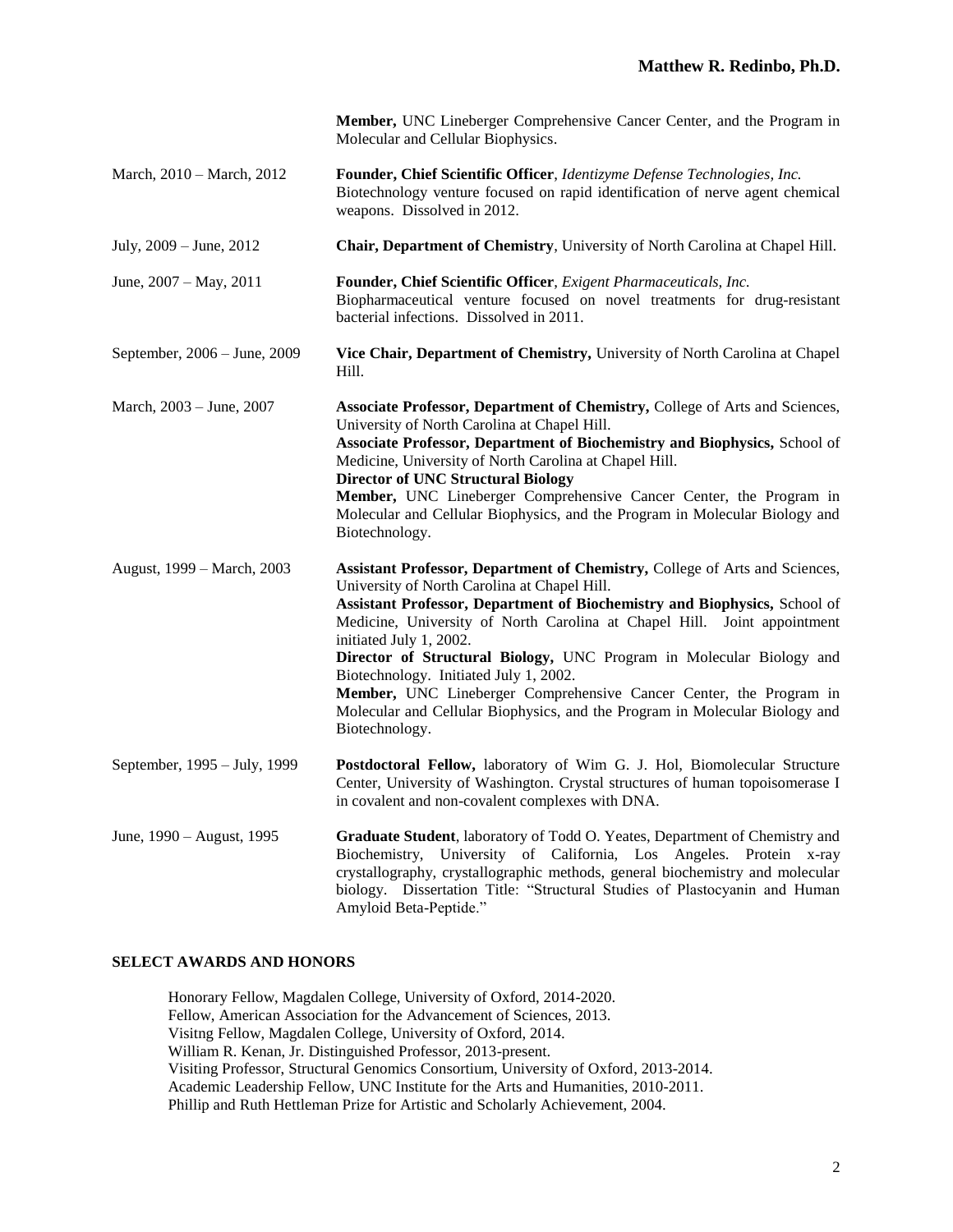Burroughs Wellcome Fund Career Award in the Biomedical Sciences, 1999. Outstanding Dissertation Award, University of California, Los Angeles, 1995. NIH National Research Service Award in Biotechnology, 1994-1995. NIH National Research Service Award in Cellular and Molecular Biology, 1991-1994. Outstanding Teaching Award, University of California, Los Angeles, 1991.

### **SELECT UNIVERSITY SERVICE**

Selection Committee for Distinguished Professors, UNC Chapel Hill, Aug., 2015 – present.

Chair, Department of Chemistry, UNC Chapel Hill, July, 2009 – June, 2012.

Vice Chair, Department of Chemistry, UNC Chapel Hill, Sept. 2006 – June, 2009.

Advisory Board, Office of Technology Development, UNC, August, 2012 – present.

- Genome Science Building Core Design Group, UNC Chapel Hill, 2007 2012.
- Chair, Search Committee, Structural Biology Faculty Position, Center for Integrative Chemical Biology and Drug Discovery, UNC Chapel Hill, 2008 – 2009; Search Committee, Bioinformatics Faculty Position, Department of Chemistry, 2004-2005.
- Scientific Advisory Board, Center for Integrative Chemical Biology and Drug Discovery, UNC Chapel Hill, 2007-present.

Administrative Board of the UNC Program in Molecular and Cellular Biophysics, 2004-2008.

Graduate Studies Committee, Department of Chemistry, UNC Chapel Hill, 2004-2006.

- Search Committees, UNC Chapel Hill: Genomics and Bioinformatics, Department of Chemistry, 2001- 2003; Medicinal Chemistry, School of Pharmacy, 2001-2003; Bioinformatics, Department of Pharmacology, School of Medicine, 2002-2003; Chair, Medicinal Chemistry, School of Pharmacy, 2004-2006.
- Selection Committee, Steelman Lecture Series, Department of Pharmacology, UNC School of Medicine, 2002-2003.

Graduate Student Recruiting Committee, UNC Chemistry Department, 1999-2002.

### **SELECT PROFESSIONAL SOCIETIES AND ACTIVITIES**

Advisory Committee, *Burroughs Wellcome Career Award in the Biomedical Sciences*, August, 2005 – present.

Editorial Board, *Molecular Endocrinology*: 2005 – 2008.

- Member, U.S. National Committee for Crystallography, part of the National Academy of Arts and Sciences, term 2004 – 2006.
- Reviewer, Structural Biology Section of *Faculty of 1000* On-Line Biomedical Literature Review, 2002 present

Scientific Consultant, Syrrx Pharmaceuticals, 2001 – 2003.

Ad Hoc Reviewer: *Science, Nature, Nature Structural Biology, EMBO Journal, Biochemistry, Journal of Biological Chemistry, Nucleic Acids Research, Journal of Bacteriology, Acta Crystallographica, Drug Discovery Today, Journal of Medicinal Chemistry*

NIH Study Section Reviewer, *Ad Hoc*:

Drug Discovery and Molecular Pharmacology, Feb. 17-20, 2004; Oct. 20, 2004 MSFB, June 22-23, 2006

Countermeasures Against Chemical Threats, August 10-11, 2006; April 16, 2008

MSFC, February, 2013

Cancer Center P01 Review, February, 2013

Special Emphasis Panels for NIDDK RFA November, 2014, February, 2015, and July, 2015

ACS Study Section Reviewer, Ad Hoc: "Genetic Mechanisms of Cancer", *American Cancer Society*, Jan. 13-14, 2004.

American Crystallographic Association; Member, 1992-present

Session Co-Chair, "New Macromolecular Structures", 2003 Annual Meeting, Cincinnati, OH. Chair, Young Scientist Special Interest Group, 1997-1998.

Program Committee, 1998 Annual Meeting, Washington, D.C.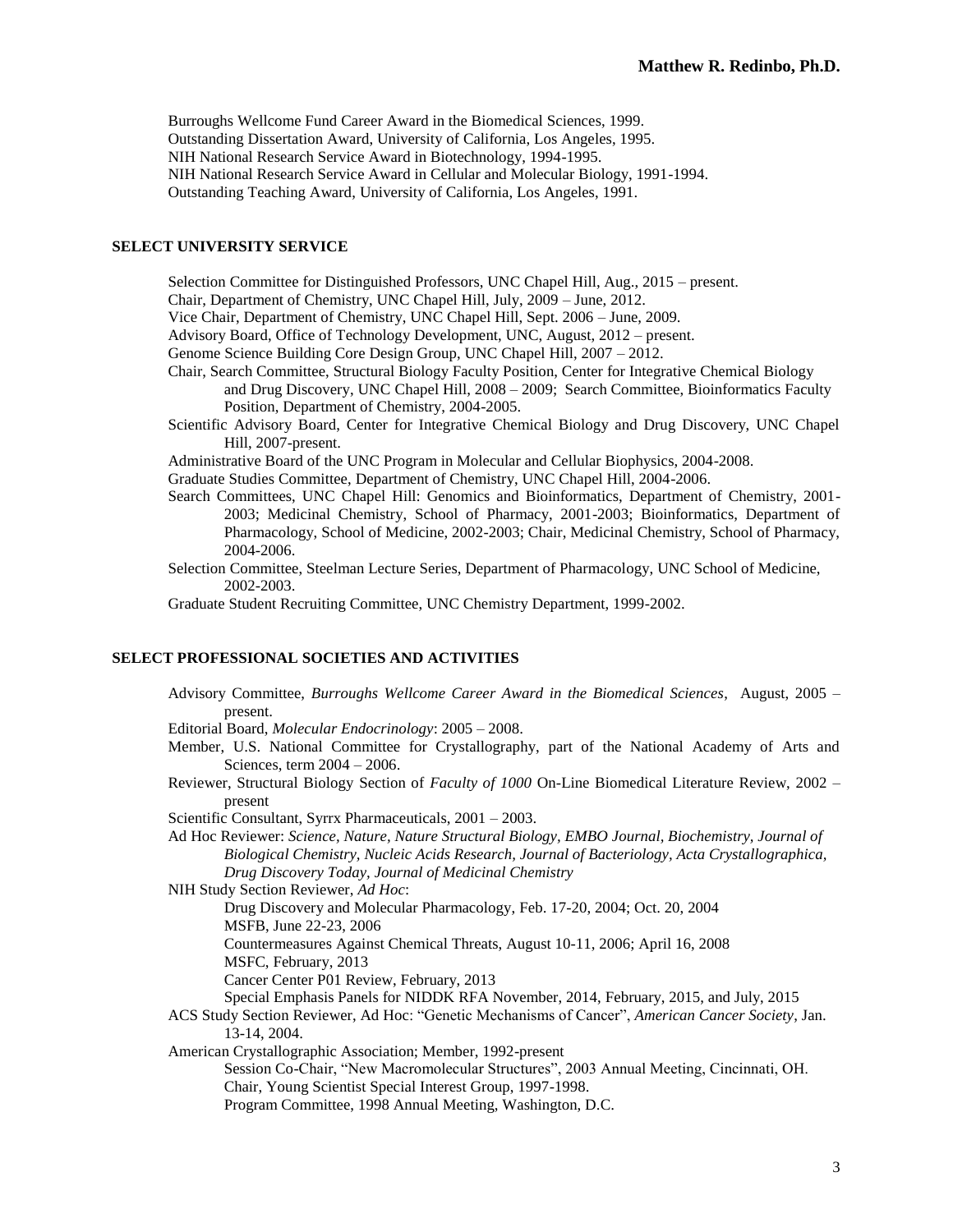Session Chair, "Future of Funding in the Crystallographic Sciences" Session Chair, "Young Scientist Poster Highlight Session" Organizing Committee, Northwest Crystallography Workshop; Seattle, WA; June, 1998. American Association for the Advancement of Sciences; 1991-1994, 1997-present.

# **PUBLICATIONS**

- 1. **Redinbo, M.R.** and Yeates, T.O. Structure determination of plastocyanin from a specimen with a hemihedral twinning fraction of one-half. *Acta Crystallographica*, **D49**, 375-380. (1993).
- 2. **Redinbo, M.R.**, Cascio, D., Choukair, M.K., Rice, D., Merchant, S., and Yeates, T.O. The 1.5 Å crystal structure of plastocyanin from the green alga *Chlamydomonas reinhardtii*. *Biochemistry*, **32**, 10560-10567. (1993).
- 3. **Redinbo, M.R.**, Yeates, T.O., and Merchant, S. Plastocyanin: structural and functional analysis. *Journal of Bioenergetics and Biomembranes*, **26**, 49-66. (1994).
- 4. **Redinbo, M.R.**, Peiris, S., Stone, R.L., Dixon, J.E., and Yeates, T.O. Crystallization and preliminary structural analysis of *Bacillus subtilis* adenylosuccinate lyase, a protein implicated in infantile autism. *Protein Science*, **6**, 786-788. (1996).
- 5. **Redinbo, M.R.**, Stewart, L., Kuhn, P., Champoux, J.J., and Hol, W.G.J. Crystal structures of human topoisomerase I in covalent and non-covalent complexes with DNA. *Science*, **279**, 1504-1513. (1998).

See accompanying Commentary in *Science*, **279**, 1490-1491 (1998).

6. Stewart, L., **Redinbo, M.R.**, Qiu, X., Hol, W.G.J., and Champoux, J.J. A model for the mechanism of human topoisomerase I. *Science*, **279**, 1534-1541. (1998).

See accompanying Commentary in *Science*, **279**, 1490-1491 (1998).

- 7. **Redinbo, M.R.**, Champoux, J.J., and Hol, W.G.J. Structural insights into the function of type IB topoisomerases. *Current Opinion in Structural Biology,* **9**, 29-36. (1999).
- 8. Diller, D., Pohl, E., **Redinbo, M.R.**, Hovey, B., and Hol, W.G.J. A rapid method for positioning small flexible molecules, nucleic acids, and large protein fragments into experimental electron density maps. *Proteins*, **36**, 512-525. (1999).
- 9. Diller, D., **Redinbo, M.R.**, Pohl, E., and Hol, W.G.J. A database method for automated map interpretation in protein crystallography. *Proteins*, **36**, 526-541. (1999).
- 10. **Redinbo, M.R.**, Stewart, L., Champoux, J.J., and Hol, W.G.J. Structural flexibility in human topoisomerase I revealed in multiple non-isomorphous crystal structures. *Journal of Molecular Biology*, **292**, 685-696. (1999).
- 11. **Redinbo, M.R.**, Champoux, J.J., and Hol, W.G.J.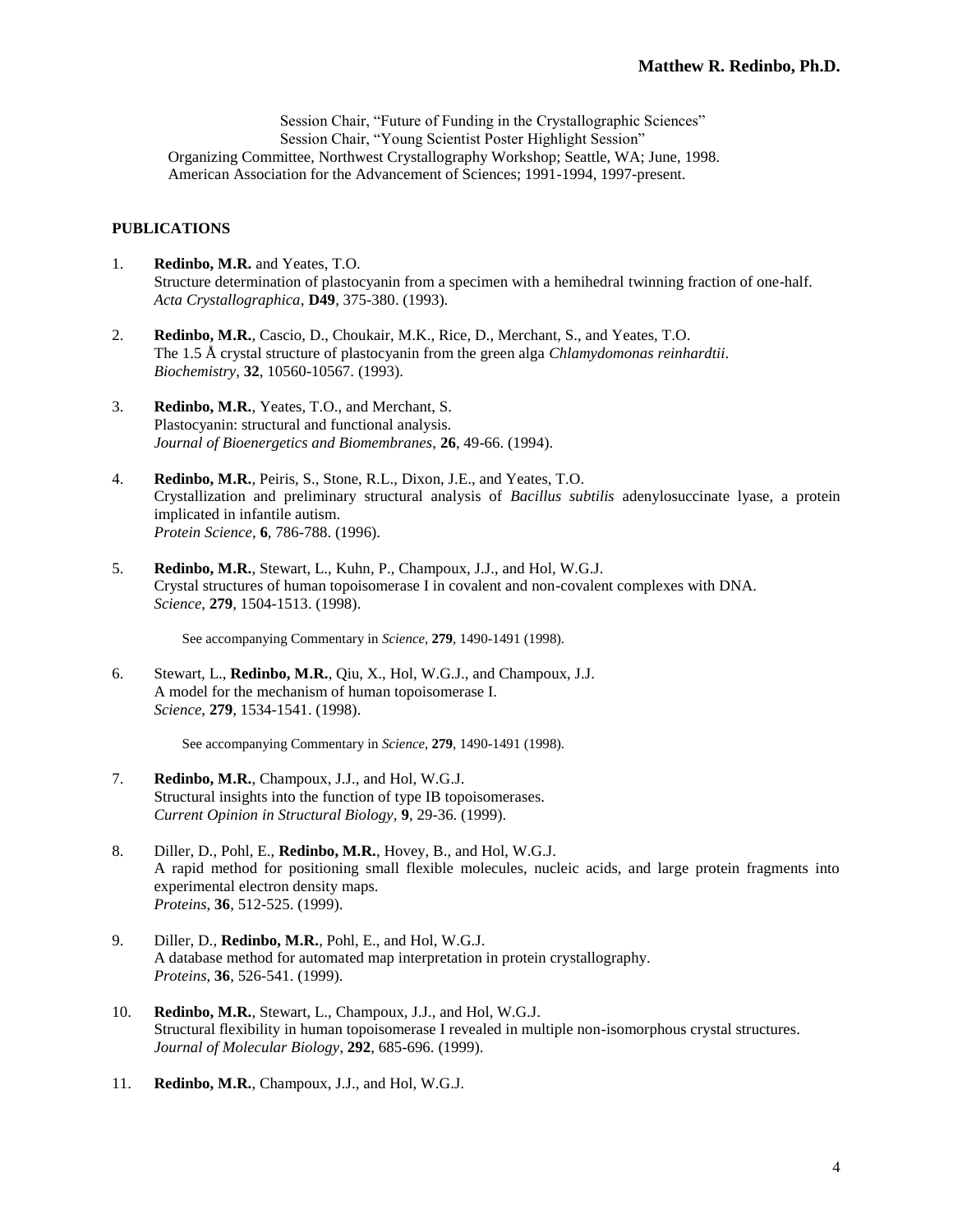Novel insights into catalytic mechanism from a crystal structure of human topoisomerase I in complex with DNA.

*Biochemistry,* **39**, 6832-6840. (2000).

- 12. Wills, E.A., **Redinbo, M.R.**, Perfect, J., and Del Poeta, M. New potential targets for antifungal development. *Emerging Therapeutic Targets,* **4**, 1-32. (2000).
- 13. Watkins, R.E., Wisely, G.B., Moore, L.B., Collins, J.L., Lambert, M.H., Williams, S.P., Willson, T.M., Kliewer, S.A., and **Redinbo, M.R.** The human nuclear xenobiotic receptor PXR: structural determinants of directed promiscuity. *Science*, **292**, 2329-2333. (2001).

Commentaries on this paper include: *Business Week,* July 9, 2000; p. 69; *Trends in Pharmaceutical Sciences,* **23**, 49- 50; *Raleigh News and Observer,* June 15, 2001, p. B1; *Bloomberg News On-Line,* June 15, 2001; *Reuters Health,*  June 15, 2001; *Scientific American On-Line,* June 15, 2001.

14. Watkins, R.E., Noble, S.N., and **Redinbo, M.R.** Structural insights into the promiscuity and function of the human pregnane X receptor. *Current Opinion in Drug Discovery and Development*, **5**, 150-158. (2002).

Received the cover of this issue of *Current Opinion in Drug Discovery and Development.*

- 15. Xue, Y., Ratcliff, G.C., Wang, H., Davis-Searles, P.R., Gray, M.D., Erie, D.A., and **Redinbo, M.R.** A minimal exonuclease domain of WRN forms a hexamer on DNA and possesses both 3'-5' exonuclease and 5'-protruding strand endonuclease activities. *Biochemistry,* **41**, 2901-2912*.* (2002).
- 16. Berretty, R.-P., Hsu, D., Kettner, L., Mascarenhas, A., **Redinbo, M.R.**, Snoeyink, J, and Watkins, R.E. Ligand binding to the pregnane X receptor by geometric matching of hydrogen bonds. *Currents in Computational Molecular Biology (RECOMB)*. Florea, L., Walenz, B., Hannenhalli, S., Editors. pp. 22-23*.* (2002).
- 17. Bencharit, S., Morton, C.L., Howard-Williams, E.L., Danks, M.K., Potter, P.M., and **Redinbo, M.R.**  Structural insights into CPT-11 activation by mammalian carboxylesterases. *Nature Structural Biology,* **9**, 337-342*.* (2002).
- 18. Lesher, D.-T.T., Pommier, Y., Stewart, L., and **Redinbo, M.R.** 8-oxoguanine rearranges the active site of human topoisomerase I. *Proceedings of the National Academy of Sciences USA,* **99**, 12102-12107. (2002).
- 19. Goodwin, B., **Redinbo, M.R.,** and Kliewer, S.A. (2002). The regulation of Cyp3A gene expression by the pregnane X receptor. *Annual Reviews of Pharmacology and Toxicology,* **42**, 1-23.
- 20. Watkins, R.E., Maglich, J.M., Moore, L.B., Wisely, G.B., Noble, S.N., Davis-Searles, P.R., Lambert, M.H., Kliewer, S.A., and **Redinbo, M.R.** 2.1 Å crystal structure of human PXR in complex with the St. John's wort compound hyperforin. *Biochemistry,* **42**, 1430-1438*.* (2003).
- 21. Chrencik, J.E., Burgin, A.B., Pommier, Y., Stewart, L., and **Redinbo, M.R.**  Structural impact of the leukemia drug Ara-C on the covalent human topoisomerase I DNA complex. *Journal of Biological Chemistry*, **278**,12461-12466. (2003).
- 22. Bencharit, S., Morton, C.L., Xue, Y., Potter, P.M. and **Redinbo, M.R.**  Structural basis of heroin and cocaine metabolism by a promiscuous human drug-processing enzyme.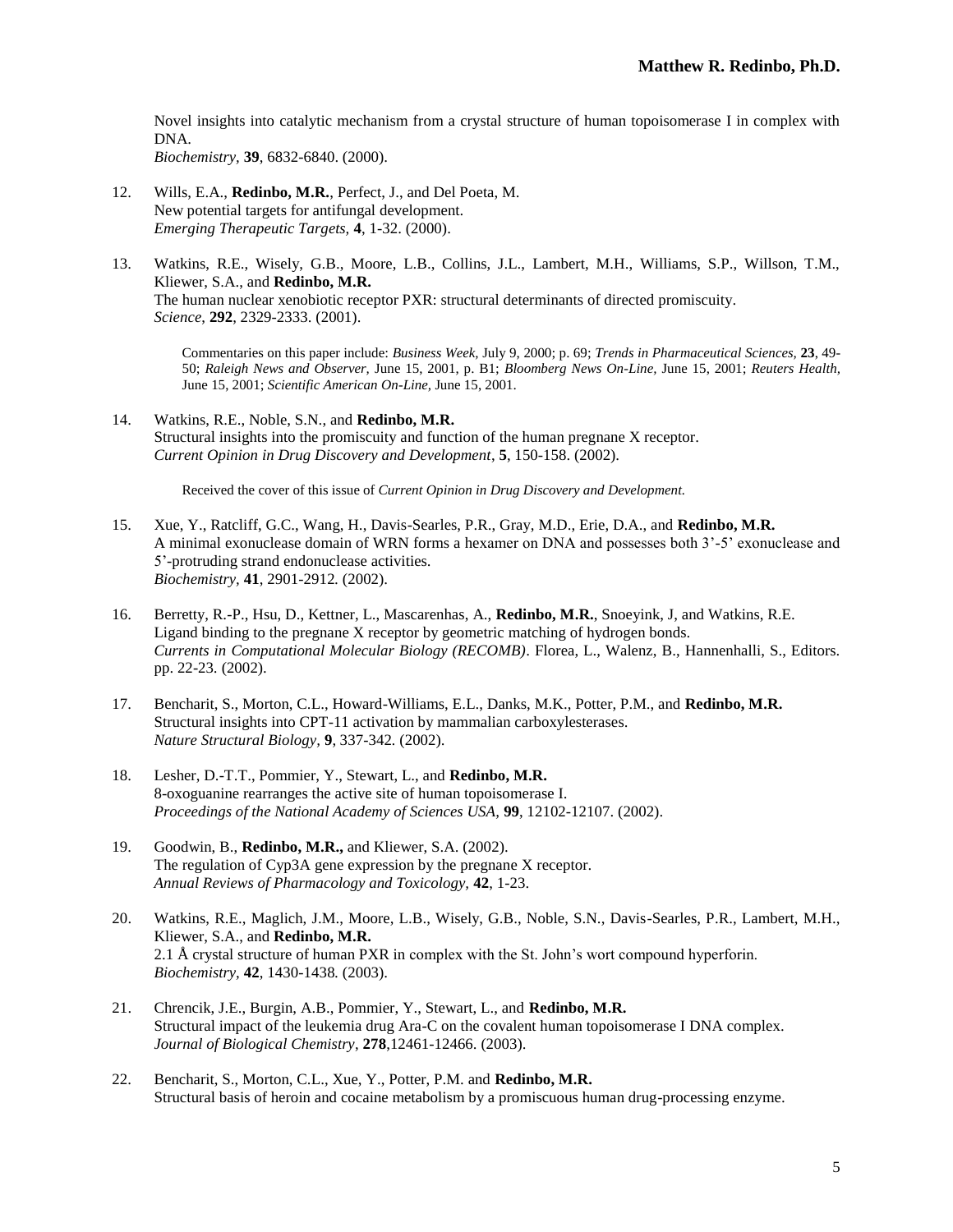*Nature Structural Biology,* **10**, 349-356. (2003).

Received the cover of this issue of *Nature Structural Biology.* Commentaries on this paper include *Science Now,*  April 7, 2003, and *Nature Reviews Drug Discovery,* **2**, 511 (2003).

23. Bencharit, S., Morton, C.L., Hyatt, J.L., Kuhn, P., Danks, M.K., Potter, P.M., and **Redinbo, M.R.** Crystal structure of human carboxylesterase 1 complexed with the Alzheimer's drug tacrine: from binding promiscuity to selective inhibition. *Chemistry and Biology,* **10,** 341-349. (2003).

See accompanying Preview in *Chemistry and Biology,* **10**, 295-297 (2003). Commentaries on this paper include *Science Now,* April 7, 2003, and *Nature Reviews Drug Discovery,* **2**, 511 (2003).

- 24. Watkins, R.E., Davis-Searles, P.R., Lambert, M.H., and **Redinbo, M.R.** Coactivator binding promotes the specific interaction between ligand and the pregnane X receptor. *Journal of Molecular Biology,* **331**, 815-821*.* (2003).
- 25. **Redinbo, M.R.**, Bencharit, S., and Potter, P.M. Human carboxylesterase 1: from drug metabolism to drug discovery. *Biochemical Society Transactions*, **31**, 620-624. (2003).
- 26. Wierdl, M., Morton, C.L., Nguyen, N., **Redinbo, M.R.**, and Potter, P.M. Molecular modeling of CPT-11 metabolism by carboxylesterases: Use of pnb CE as a model. *Biochemistry*, **43**, 1874-1882. (2004).
- 27. Chrencik, J.E., Staker, B.L., Burgin, A.B., Pourquier, P., Pommier, Y., Stewart, L., and **Redinbo, M.R.** Mechanisms of camptothecin resistance by human topoisomerase I mutations. *Journal of Molecular Biology*, **339**, 773-784*.* (2004).
- 28. **Redinbo, M.R.**  Promiscuity: what protects us, perplexes us. *Drug Discovery Today,* **9**, 431-432. (2004).
- 29. Thapar, R., Marzluff, W.F., and **Redinbo, M.R.** Electrostatic contribution of serine phosphorylation to the Drosophila SLBP-histone mRNA complex. *Biochemistry*, **43**, 9401-9412. (2004).
- 30. Chillemi, G., **Redinbo, M.**, Bruselles, A., and Desideri, A. Role of the linker domain and the 203-214 N-terminal residues in the human topoisomerase I DNA complex dynamics. *Biophysical Journal*, **87**, 4087-4097. (2004).
- 31. Antony, S., Theruvathu, J.A., Brooks, P.J., Lesher, D.-T.T., **Redinbo, M.,** and Pommier, Y. Enhancement of camptothecin-induced topoisomerase I cleavage complexes by the acetaldehyde adduct  $N_2$ ethyl guanine. *Nucleic Acids Research*, **32**, 5685-5692. (2004).
- 32. Chrencik, J.C., Orans, J., Moore, L.B., Xue, Y., Peng, L., Collins, J.C., Wisely, G.B., Lambert, M.H., Kliewer, S.A., and **Redinbo, M.R.**  Structural disorder in the complex of human PXR and the macrolide antibiotic rifampicin. *Molecular Endocrinology*, **19**, 1125-1134. (2005).
- 33. **Redinbo, M.R.** and Potter, P.M. Mammalian carboxylesterases: from drug targets to protein therapeutics. *Drug Discovery Today*, **10**, 313-325. (2005).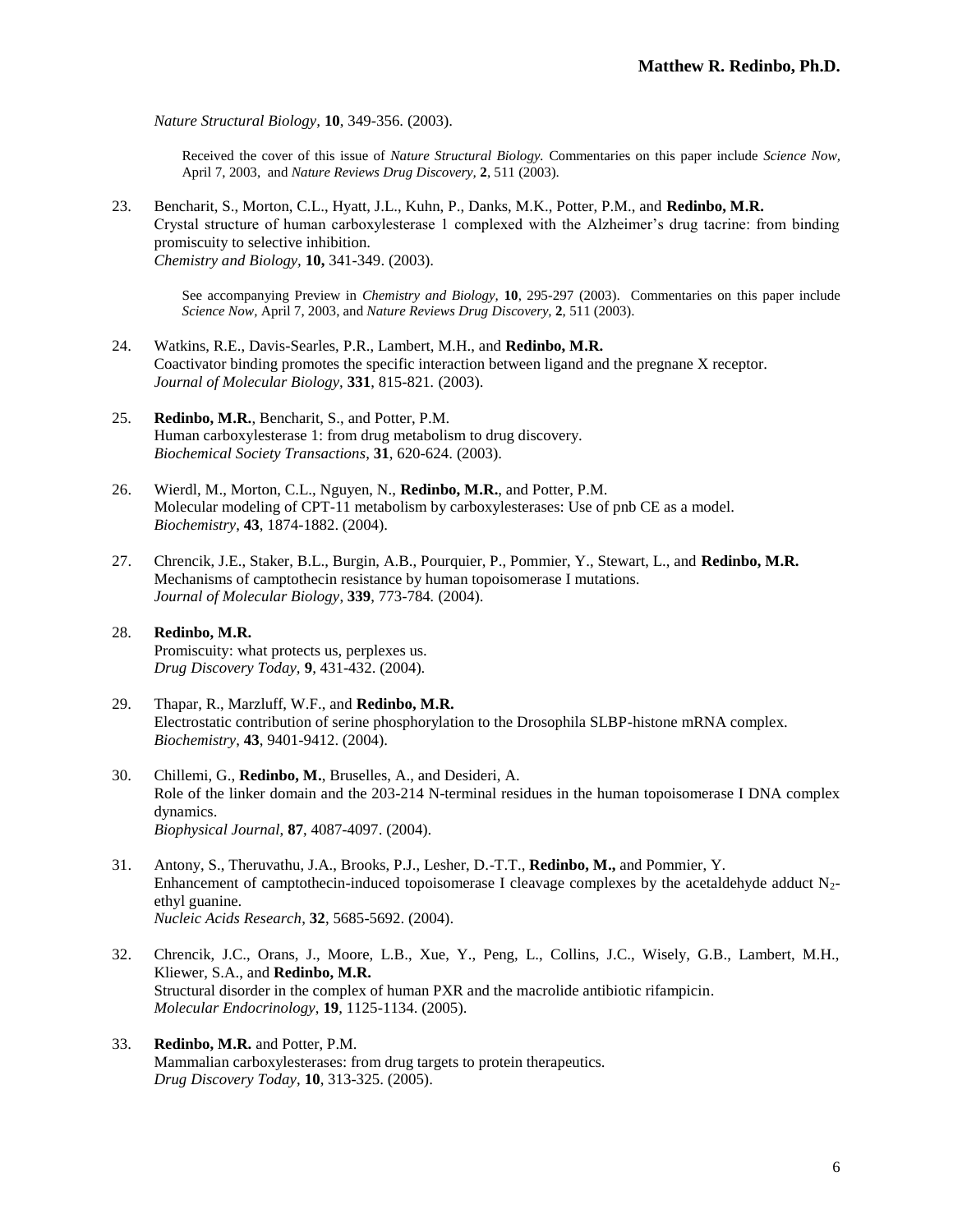34. Ortlund, E.A., Lee, Y., Solomon, I.H., Hager, J.M., Safi, R., Choi, Y., Guan, Z., Tripathy, A., Raetz, C.R.H., McDonnell, D.P., Moore, D.D., and **Redinbo, M.R.** Modulation of human nuclear receptor LRH-1 activity by phospholipids and SHP. *Nature Structural and Molecular Biology*, **12**, 357-363. (2005).

See highlight in *Nature Reviews Cancer,* **5**, 246 (2005); preview in *Cell Metabolism*, **1**, 153-155 (2005).

- 35. Huang, H., Fleming, C.D., Nishi, K., **Redinbo, M.R.**, and Hammock, B.D. Stereospecific hydrolysis of pyrethroid-like fluorescent substrates by human and other mammalian liver carboxylesterases. *Chemical Research in Toxicology,* **18**, 1371-1377. (2005).
- 36. Carnahan, V.E. and **Redinbo, M.R.**  Structure and function of the human nuclear xenobiotic receptor PXR. *Current Drug Metabolism*, **6**, 357-367. (2005).
- 37. Fleming, C.D., Bencharit, S., Edwards, C.C., Hyatt, J.L., Tsurkan, L., Feng, B., Fraga, C., Morton, C.L., Howard-Williams, E.L., Potter, P.M., and **Redinbo, M.R.** Structural insights into drug processing by human carboxylesterase 1: tamoxifen, mevastatin and inhibition by benzil. *Journal of Molecular Biology*, **352**, 165-177. (2005).
- 38. Orans, J., Teotico, D.G., and **Redinbo, M.R.**  The nuclear xenobiotic receptor PXR: recent insights and new challenges. *Molecular Endocrinology,* **19**, 2891-2900. (2005).
- 39. Solomon, I.H., Hager, J.M., Safi, R., McDonnell, D.P., **Redinbo, M.R.**, and Ortlund, E.A. Crystal structure of the human LRH-1 DBD DNA complex reveals Ftz-F1 domain positioning is required for receptor activity. *Journal of Molecular Biology,* **354**, 1091-1102. (2005).
- 40. Ingraham, H.A. and **Redinbo, M.R.** Orphan nuclear receptors adopted by crystallography. *Current Opinion in Structural Biology,* **15**, 1-8. (2005).
- 41. Noble, S.N., Carnahan, V.E., Moore, L.B., Luntz, T., Wang. H., Ittoop, O.R., Stimmel, J.B., Davis-Searles, P.R., Watkins, R.E., Wisely, G.B., LeCluyse, E.L., Tripathy, A., McDonnell, D.P., and **Redinbo, M.R.** Human PXR forms a tryptophan zipper-mediated homodimer. *Biochemistry*, **45**, 8579-8589. (2006).

See highlight in *Nature Chemical Biology,* **2**, 405 (2006), and in *Faculty of 1000 Biology*.

- 42. Huang, H., Wang, H., Sinz, M., Zoeckler, M., Staudinger, J., **Redinbo, M.R.**, Teotico, D.T., Locker, J., Kalpana, G.V., and Mani, S. Inhibition of drug metabolism by blocking the activation of nuclear receptors by ketoconazole. *Oncogene,* **26**, 258-268. (2006).
- 43. Bencharit, S., Edwards, C.C., Morton, C.L., Howard-Williams, E.L., Kuhn, P., Potter, P.M., and **Redinbo, M.R.** Multisite promiscuity in the processing of endogenous substrates by human carboxylesterase 1. *Journal of Molecular Biology,* **363**, 201-214. (2006).
- 44. Wang, H., Huang, H., Li, H., Teotico, D.G., Sinz, M., Baker, S.D., Staudinger, J., Kalpana, G., **Redinbo, M.R.,** and Mani, S. Activated PXR is a target for ketoconazole and its analogues. *Clinical Cancer Research*, **13**, 2488-2495. (2007).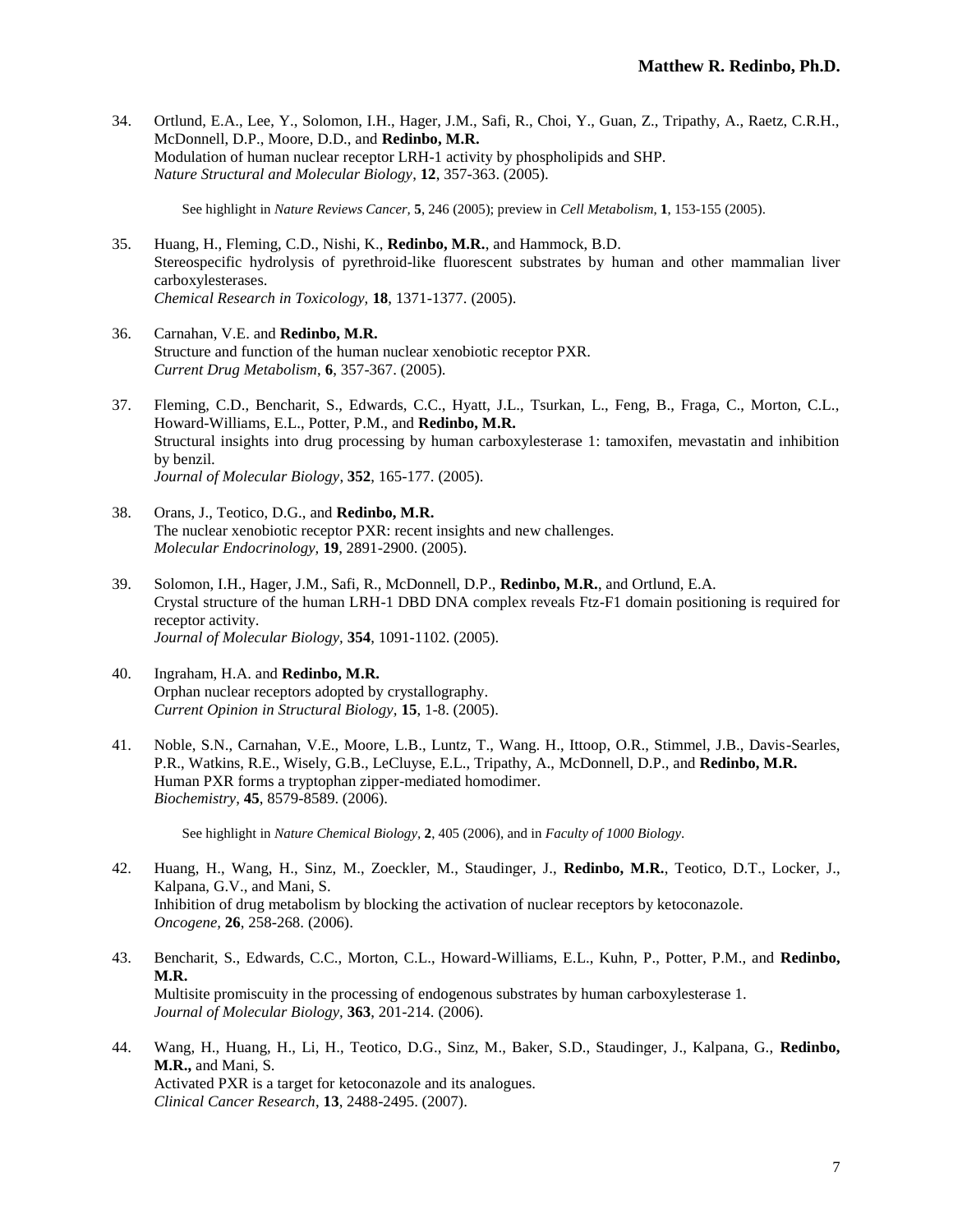- 45. Xue, Y., Chao, E., Zuercher, W.J., Willson, T.M., Collins, J.L., and **Redinbo, M.R.** Crystal structure of the PXR-T1317 complex provides a scaffold to examine the potential for receptor antagonism. *Bioorganic and Medicinal Chemistry*, **15**, 2156-2166. (2007).
- 46. Wadkins, R.M., Hyatt, J.L., Edwards, C.C., Tsurkan, L., **Redinbo, M.R.,** Wheelock, C.E., Jones, P.D., Hammock, B.D., and Potter, P.M. Analysis of mammalian carboxylesterase inhibition by trifluoromethylketone-containing compounds. *Molecular Pharmacology*, **71**, 713-723. (2007).
- 47. Xue, Y., Moore, L.B., Orans, J., Peng, L., Bencharit, S., Kliewer S.A., and **Redinbo, M.R.** Crystal structure of the pregnane X receptor-estradiol complex provides insights into endobiotic recognition. *Molecular Endocrinology,* **21**, 1028-1038. (2007).
- 48. Fleming, C.D., Edwards, C.C., Kirby, S.D., Maxwell, D.M., Potter, P.M., Cerasoli, D.M., and **Redinbo, M.R.** Crystal structures of human carboxylesterase 1 in covalent complexes with the chemical warfare agents soman and tabun. *Biochemistry*, **46**, 5063-5071. (2007).
- 49. Miley, M.J., Zielinska, A.K., Keenan, J.E., Bratton, S.M., Radominska-Pandya, A., and **Redinbo, M.R.** Crystal structure of the cofactor-binding domain of the human phase II drug-metabolism enzyme UDPglucuronosyltransferase 2B7. *Journal of Molecular Biology*, **369**, 498-511. (2007).
- 50. Lujan, S.A., Guogas, L.M., Ragonese, H., Matson, S.W., and **Redinbo, M.R.** Disrupting antibiotic resistance propagation by inhibiting the conjugative DNA relaxase. *Proceedings of the National Academy of Sciences USA*, **104**, 12282-12287. (2007).

Coverage included a 3-minute live national television interview with Hannah Storm on the *CBS Early Show* (July 13, 2007), in print at *BBC On-Line, Scientific American* (both print and on-line editions)*,* the Raleigh *News and Observer* (and subsequently picked up by nationally be numerous newspapers), *Daily India, Manchester Today* (and dozens of international newspapers), and on the radio at WCHL in Chapel Hill and the South African Broadcasting Company. Scientific highlights include *Nature Reviews Drug Discovery* (September, 2007).

51. Ortlund, E.A., Bridgham, J.T., **Redinbo, M.R.,** and Thornton, J.W. Crystal structure of an ancient protein: evolution by conformational epistasis. *Science*, **317**, 1544-1548. (2007).

> Coverage of this paper includes a news article in the same issue of *Science*, in *Nature Reviews Molecular Cell Biology*, and articles in the *New York Times*, Raleigh *News and Observer*, *Daily India*, *New Zealand Today*, and several other international papers, as well as an interview on WCHL radio. It was also chosen as Exceptional with the highest score possible of 9 on *Faculty of 1000 Biology.*

52. Schaaf, G., Ortlund, E.A., Tyeryar, K., Mousley, C., Ile, K., Garret, T., Ren, J., Woolls, M., Raetz, C.R.H., **Redinbo, M.R.,** and Bankaitis, V. A. Functional anatomy of phospholipid binding and regulation of phosphoinositide homeostasis by proteins of the Sec14-superfamily. *Molecular Cell*, **29,** 191-206. (2008).

Highlighted by *Faculty of 1000 Biology.*

53. Potts, R.G., Lujan, S.A., and **Redinbo, M.R.** Winning the asymmetric war: new strategies for combating antibacterial resistance. *Future Microbiology,* **3**, 119-123. (2008).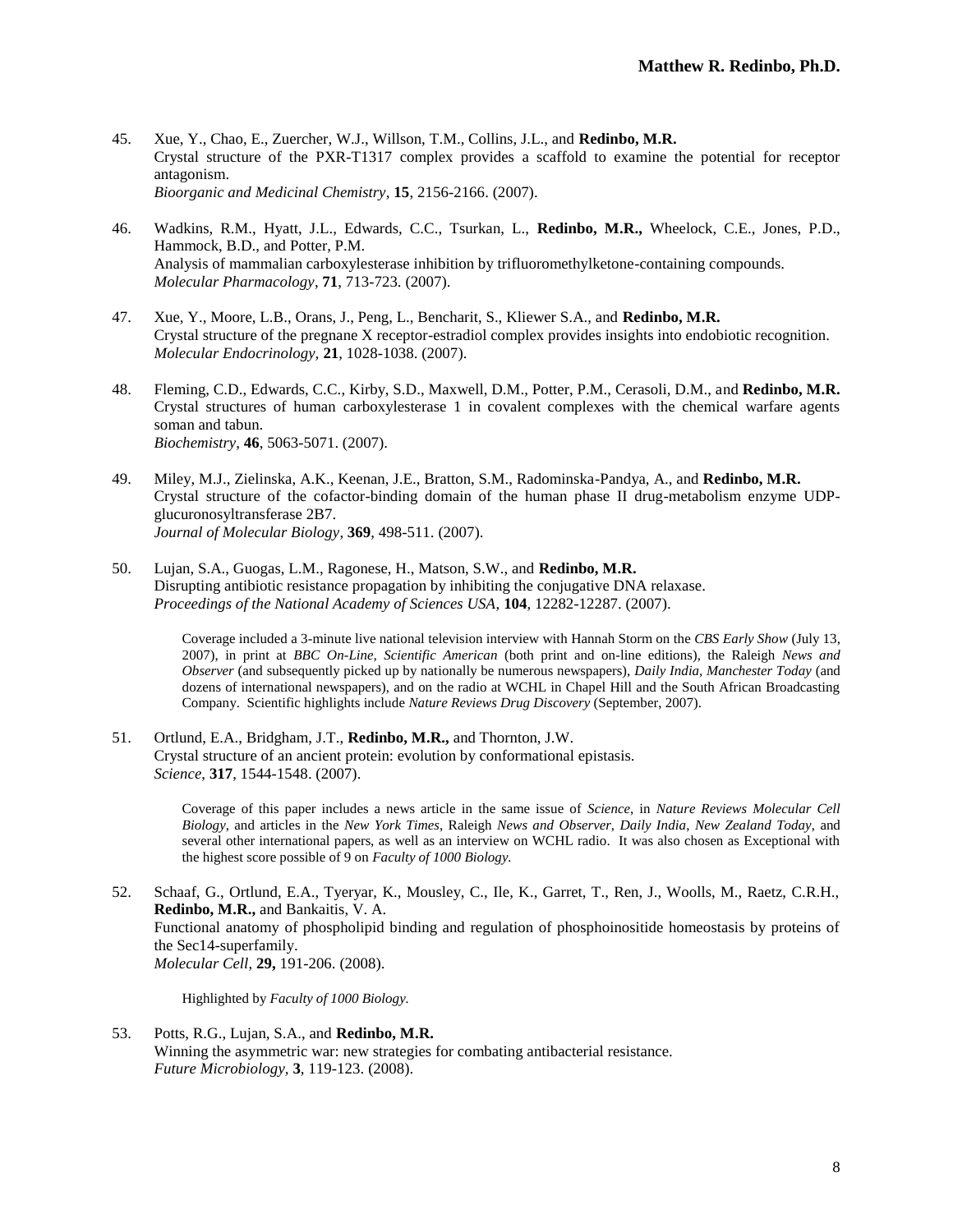- 54. Xiong, Y., Patana, A.S., Miley, M.J., Zielinska, A.K., Bratton, S.M., Miller, G.P., Goldman, A., Finel, M., **Redinbo, M.R.**, Radominska-Pandya, A. The first aspartic acid of the DQxD motif for human UDP-glucuronosyltransferase 1A10 interacts with UDPglucuronic acid during catalysis. *Drug Metabolism and Disposition*, **36**, 517-522. (2008).
- 55. Wierdl, M., Tsurkan L., Hyatt, J.L., Edwards, C.C., Hatfield, M.J., Morton, C.L., Houghton, P.J., Danks, M.K., **Redinbo, M.R.**, and Potter, P.M. An improved human carboxylesterase for enzyme/prodrug therapy with CPT-11. *Cancer Gene Therapy*, **15**, 183-192. (2008).
- 56. Wang, H., Li, H., Moore, L.B., Johnson, M.D.L., Maglich, J.M., Goodwin, B., Ittoop, O.R.R., Wisely, B., Creech, K., Parks, D.J., Collins, J.L., Willson, T.M., Kalpana, G.V., Xie, W., **Redinbo, M.R.**, Moore, J.T., and Mani, S. The phytoestrogen coumestrol is a naturally-occurring antagonist of the human pregnane X receptor (PXR). *Molecular Endocrinology*, **22**, 838-857. (2008).
- 57. Teotico, D.G., Frazier, M.L., Ding, F., Dokholyan, N.V., Temple, B.R.S., and **Redinbo, M.R.** Active nuclear receptors exhibit highly correlated AF-2 domain motions. *PLoS Computational Biology,* **4**, e1000111. (2008).

Received the "cover" of the July 2008 issue of the on-line journal *PLoS Computational Biology.*

58. Teotico, D.G., Bischof, J.J., Peng, L., Kliewer, S.A., and **Redinbo, M.R.** Structural basis of PXR activation by the hops constituent colupulone. *Molecular Pharmacology*, **74**, 1512-1520. (2008).

Received the cover of the December 2008 issue of *Molecular Pharmacology.*

- 59. Guogas, L.M., Kennedy, S.A., Lee, J.-H., and **Redinbo, M.R.** A novel fold in the TraI relaxase-helicase C-terminal domain is essential for conjugative DNA transfer. *Journal of Molecular Biology*, **386**, 554-568. (2009).
- 60. Kennedy, S.A., Frazier, M.L., Steiniger, M., Mast, A.M., Marzluff, W.F., and **Redinbo, M.R.** Crystal structure of the HEAT domain from the pre-mRNA processing factor Symplekin. *Journal of Molecular Biology,* **392**, 115-128. (2009).
- 61. **Redinbo, M.R.** and Cheng, Y. Review of "Nuclear receptors as drug targets: Methods and principles in medicinal chemistry", Volume 39. Edited by Eckhard Ottow and Hilmar Weinmann (Berlin, Germany). Series edited by Mannhold & Ku. *Journal of the American Chemical Society*, **131**, 4552. (2009).
- 62. Ekins, S., Kortagere, S., Iyer, M., Reschly, E.J., Lill, M.A., **Redinbo, M.R.,** and Krasowski, M.D. Challenges predicting ligand-receptor interactions of promiscuous proteins: the nuclear receptor PXR. *PLoS Computational Biology*, **5**, e1000594. (2009).
- 63. Biswas, A., Mani, S., **Redinbo, M.R.,** Krasowski, M.D., Li, H., Ekins, S. Elucidating the 'Jekyll and Hyde' nature of PXR: the case for discovering antagonists or allosteric antagonists. *Pharmaceutical Research,* **26**, 1807-1815. (2009).
- 64. Radominska-Pandya, A., Bratton, S.M., **Redinbo**, **M.R.**, and Miley, M.J. The crystal structure of human UDP-glucuronosyltransferase 2B7 C-terminal end is the first authentic UGT target to be revealed: the significance for UGTs from both the 1A and 2B families. *Drug Metabolism Reviews*, **42,** 508-516. (2009).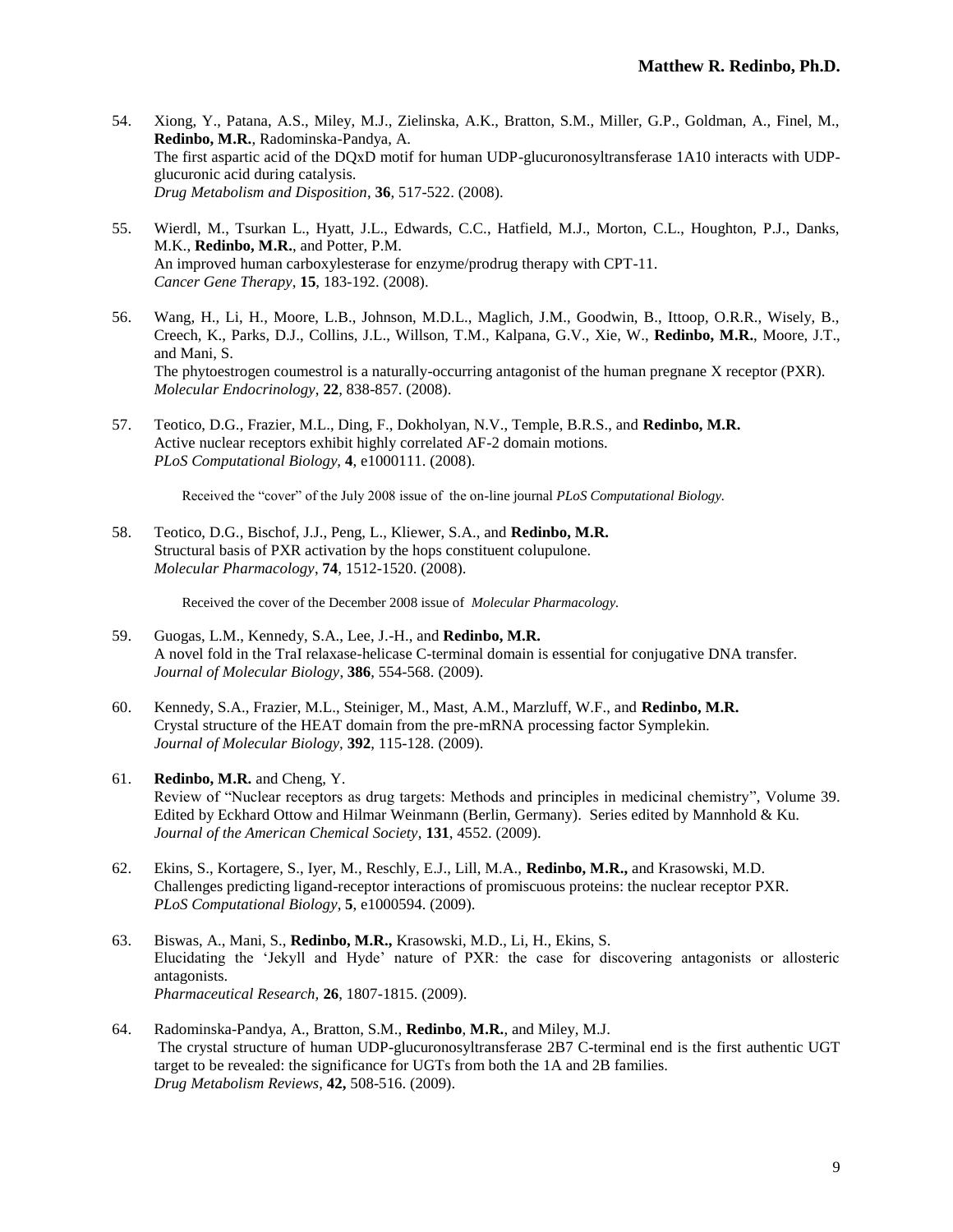65. Orans, J., Johnson, M.D.L., Coggan, K.A., Sperlazza, J.R., Heiniger, R.W., Wolfgang, M.C., and **Redinbo, M.R.**

Crystal structure analysis reveals *Pseudomonas* PilY1 as an essential calcium-dependent regulator of bacterial surface motility.

*Proceedings of the National Academy of Sciences USA*, **107**, 1065-1070. (2010).

Highlight on the AAAS Science Update Daily radio broadcast on February 11, 2010. Also highlighted on the AAAS Science Update weekly podcast, January 22, 2010. Covered by national and international news outlets, including UPI.

- 66. Hemmert, A.C., Otto, T.C., Weirdl, M., Edwards, C.C., Fleming, C.D., MacDonald, M., Cashman, J.R., Potter, P.M., Cerasoli, D.M., and **Redinbo, M.R.** Human carboxylesterase 1 stereoselectively binds the nerve agent cyclosarin and spontaneously hydrolyzes the nerve agent sarin. *Molecular Pharmacology,* **77**, 1065-70. (2010).
- 67. Nash, R.P., Habibi, S., Cheng, Y., Lujan, S., and **Redinbo, M.R.** The mechanism and control of DNA transfer by the conjugative relaxase of resistance plasmid pCU1. *Nucleic Acids Research*, **38**, 5929-5943. (2010).
- 68. Holmes, R.S., Wright, M., Laulederkind, S.J.F., Cox, L.A., Hosokawa, M., Imai, T., Ishibashi, S., Lehner, R., Miyazaki, M., Perkins, E.J., Potter, P.M., **Redinbo, M.R.**, Robert, J., Satoh, T., Yamashita, T., Yan, B., Yokoi, T., Zechner, R. and Maltais, L. Recommended nomenclature for five mammalian carboxylesterase gene families: human, mouse and rat genes and proteins. *Mammalian Genome*, **21**, 427-441. (2010).
- 69. Parsonage, D., Newton, G., Holder, R., Wallace, B.D., Paige, C., Hamilton, C.J., Dos Santos, P., **Redinbo, M.R.**, Reid, S., and Claiborne, A. Characterization of *N*-acetyl- $\alpha$ -D-glucosaminyl L-malate synthase (BshA) and deacetylase (BshB) functions for bacillithiol biosynthesis in *Bacillus anthracis. Biochemistry*, **49**, 8398-8414. (2010).
- 70. Wallace, B.D., Wang, H., Lane, K.T., Scott, J.E., Orans, J., Koo, J.S., Venkatesh, M., Jobin, C., Yeh, L.-A., Mani, S., and **Redinbo, M.R.** Alleviating cancer drug toxicity by inhibiting a bacterial enzyme. *Science*, **330**, 831-835. (2010).

See accompanying Perspectives in *Science,* **330**, 766-767*.* Subject of 20 min piece on NPR's national radio program *The Story*, in the international print media, and in *C&E News.*

- 71. Hemmert, A.C. and **Redinbo, M.R.** A structural examination of agrochemical processing by human carboxylesterase 1. *Journal of Pesticide Science*, **35**, 250-256. (2010).
- 72. Edwards, J.S., Kumbhar, A., Roberts, A., Hemmert, A.C., Edwards, C.C., Potter, P.M., and **Redinbo, M.R.** Immobilization of active human carboxylesterase 1 in biomimetic silica nanoparticles. *Biotechnology Progress*, **27**, 863-869. (2011).
- 73. Cheng, Y., McNamara, D.E., Miley, M.J., Nash, R.P., and **Redinbo, M.R.**  Functional characterization of the multi-domain F plasmid TraI relaxase-helicase. *Journal of Biological Chemistry*, **286**, 12670-82. (2011).
- 74. Hemmert, A.C., Otto, T.C., Chica, R.A., Wierdl, M., Edwards, J.S., Lewis, S.L., Edwards, C.C., Tsurkan, L., Cadieux, C.L., Kasten, S.A., Cashman, J.R., Mayo, S.L., Potter, P.M., Cerasoli, D.M., and **Redinbo, M.R.** Nerve agent hydrolysis activity designed into a human drug metabolism enzyme.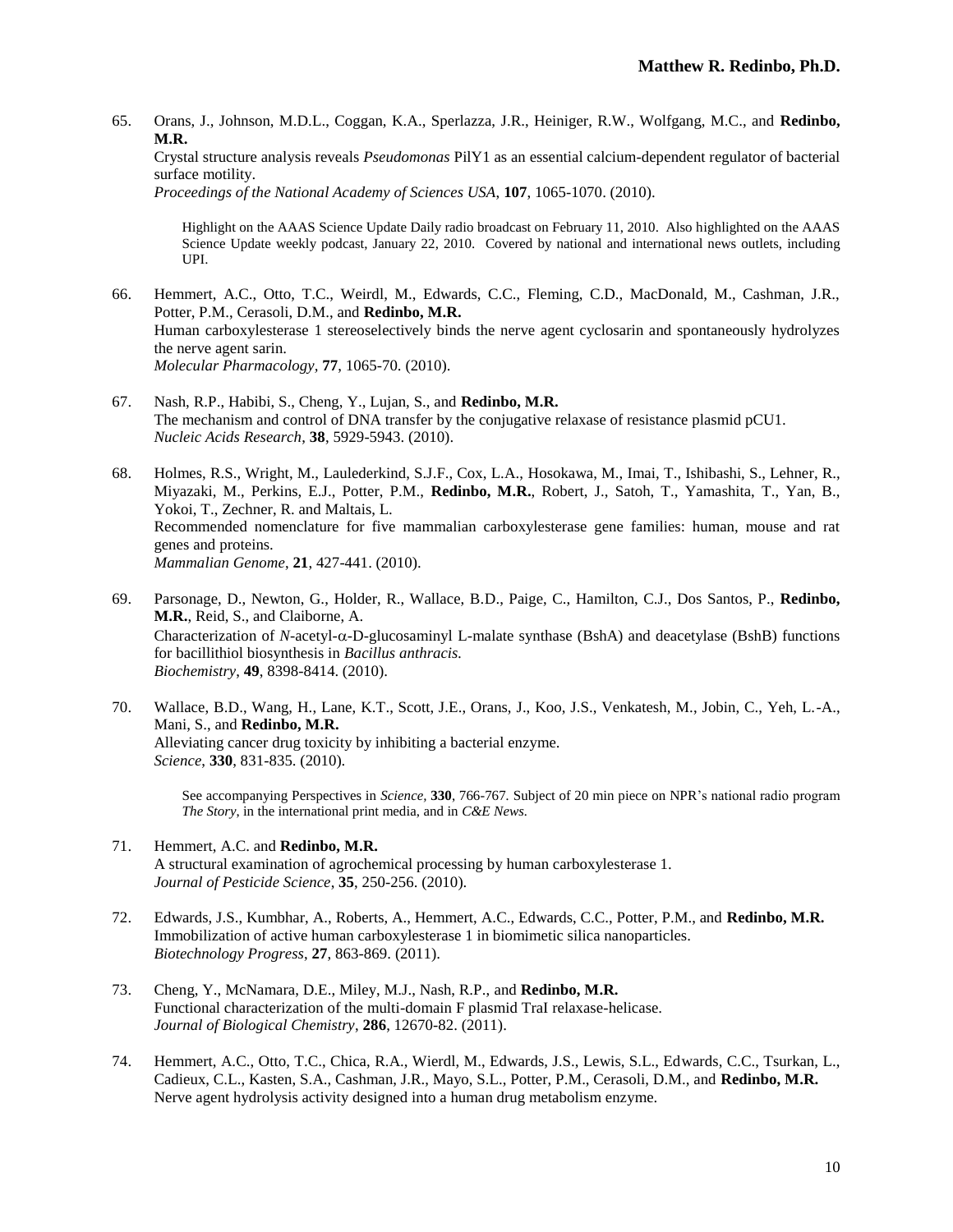*PLoS One*, **6**, e17441. (2011).

Highlighted in *C&E News* and *Nature Medicine:*

- <https://cen.acs.org/articles/91/i38/Bioshield-Against-Chemical-Weapons.html>
- [http://blogs.nature.com/spoonful/2013/09/in-wake-of-syrian-chemical-attacks-scientists-seek-to-improve](http://blogs.nature.com/spoonful/2013/09/in-wake-of-syrian-chemical-attacks-scientists-seek-to-improve-sarin-antidotes.html)[sarin-antidotes.html](http://blogs.nature.com/spoonful/2013/09/in-wake-of-syrian-chemical-attacks-scientists-seek-to-improve-sarin-antidotes.html)
- 75. Lomino, J.V., Tripathy, A., and **Redinbo, M.R.** Triggered *Mycobacterium tuberculosis* heparin binding hemagglutinin adhesin folding and dimerization. *Journal of Bacteriology*, **193**, 2089-2096. (2011).
- 76. Ahmad, S., Hughes, M.A., Lane, K.T., **Redinbo, M.R.**, Yeh, L.-A., and Scott, J.E. A high-throughput assay for discovery of bacterial  $\beta$ -glucuronidase inhibitors. *Current Chemical Genomics*, **5**, 13-20. PMID: 21643506. PMICD: PMC3106358. (2011).
- 77. Nash, R.P., Niblock, F.C., and **Redinbo, M.R.** Tyrosine partners coordinate DNA nicking by the *Salmonella typhi* plasmid pCU1 relaxase enzyme. *FEBS Letters,* **585**, 1216-1222. PMID: 21439279. PMICD: PMC3086049. (2011).
- 78. Cheng, Y. and **Redinbo, M.R.** Activation of the human nuclear xenobiotic receptor PXR by the reverse transcriptase-targeted anti-HIV drug PNU-142721. *Protein Science*, **20**, 1713-1719. PMID: 21805522. PMICD: PMC3218365. (2011).
- 79. Cheng, Y., Frazier, M.L., Lu, F., Cao, X., and **Redinbo, M.R.** Crystal structure of the plant epigenetic protein arginine methyltransferase 10. *Journal of Molecular Biology*, **414**, 106-122. PMID: 21986201. PMICD: PMC3217299. (2011).
- 80. Navaratnarajah, P., Steele, B., **Redinbo, M.R.,** and Thompson, N.L. Rifampicin-independent interactions between the pregnane X receptor ligand binding domain and peptide fragments of co-activator and co-repressor proteins. *Biochemistry*, **51**, 19-31. PMID: 22185585. (2011).
- 81. Johnson, M.D.L., Garrett, C.K., Bond, J.E., Coggan, K.A., Wolfgang, M.C. and **Redinbo, M.R.** *Pseudomonas aeruginosa* PilY1 binds integrin in an RGD- and calcium-dependent manner. *PLoS One*, **6**, e29629. PMID: 22242136. PMICD: PMC3248442. (2011).
- 82. LoGuidice, A., Wallace, B.D., Bendel, L., **Redinbo, M.R.,** and Boelsterli, U.A. Pharmacologic targeting of bacterial  $\beta$ -glucuronidase alleviates nonsteroidal anti-inflammatory drug-induced enteropathy in mice. *Journal of Pharmacology and Experimental Therapeutics,* **341**, 447-454. PMID: 22328575. PMICD: PMC3336811. (2012).

See accompanying Highlight in *J. Pharm. Exp. Ther.,* **341**, 306.

- 83. Nash, R.P., McNamara, D.E., Ballentine, W.K., Matson, S.W., and **Redinbo, M.R.** Investigating the impact of bisphosphonates and structurally related compounds on bacteria containing conjugative plasmids. *Biochemical and Biophysical Research Communications*, **424**, 697-703. PMID: 22796221. PMICD: PMC3423897. (2012).
- 84. Wallace, B.D., Edwards, J.S., Wallen, J.R., Moolman, W.J., van der Westhuyzen, R., Strauss, E., **Redinbo, M.R.**, and Claiborne, A. Turnover-dependent covalent inactivation of *Staphylococcus aureus* coenzyme A-disulfide reductase by coenzyme A-mimetics: mechanistic and structural insights.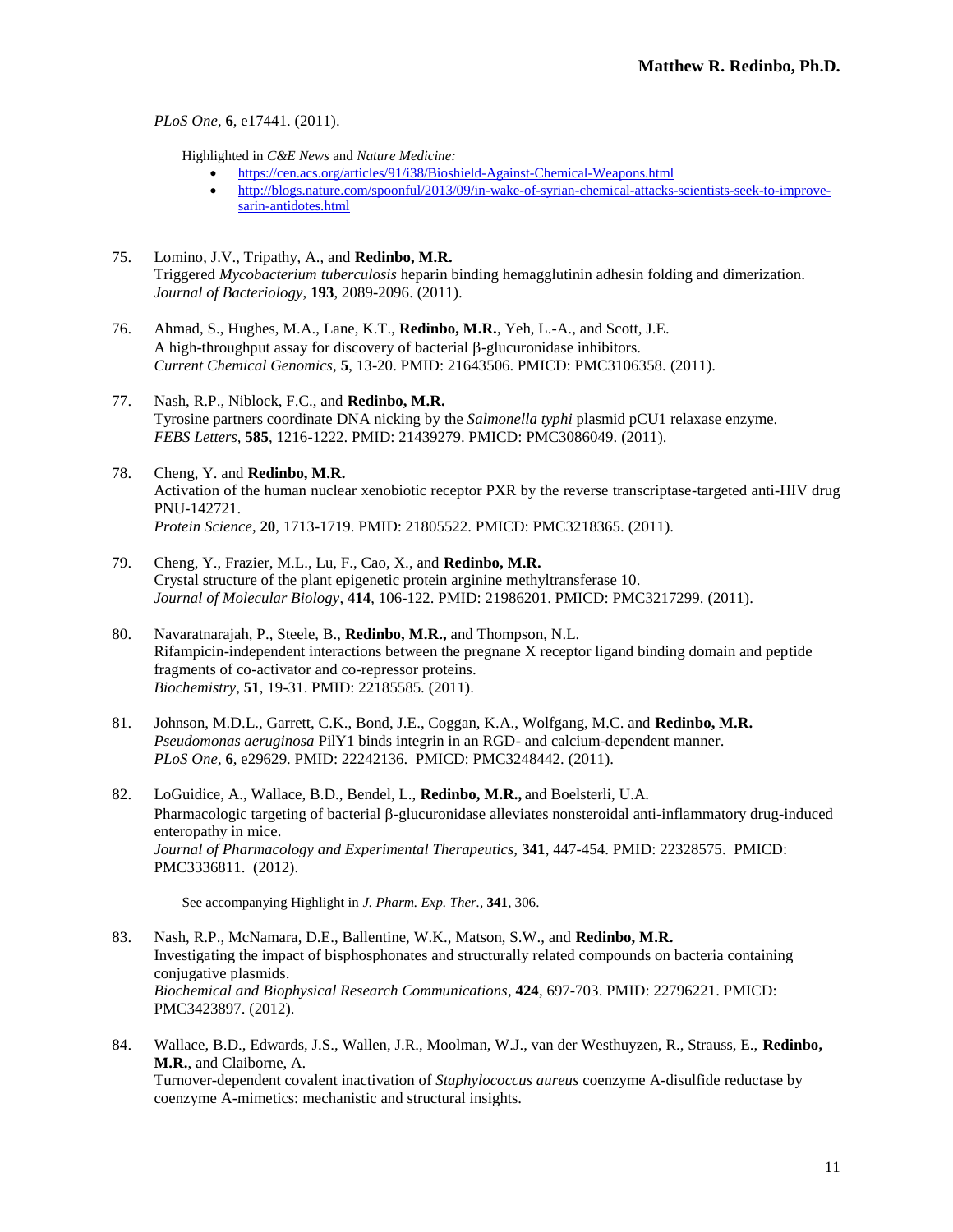*Biochemistry*, **51**, 7699-7711. PMID: 22954034. PMICD: PMC3506119. (2012).

- 85. Hobbes, C.A., Blanchard, M.G., Alijevic, O., Tan, C.D., Kellenberger, S., Bencharit, S., Cao, R., Kesimer, M., Walton, W.G., Henderson, A.G., **Redinbo, M.R.,** Stutts, M.J., and Tarran, R. Identification of SPLUNC1's ENaC-inhibitory domain yields novel strategies to treat sodium hyperabsorption in cystic fibrosis airway cultures. *American Journal of Physiology – Lung Cellular and Molecular Physiology,* **305**, L990-L1001. PMID: 24124190. PMICD: PMC3882538. (2013).
- 86. Porsch, E., Johnson, M.D.J., Broadnax, A., Garrett, C.B., **Redinbo, M.R.**, and St. Geme, J. The calcium binding properties of the *Kingella kingae* PilC1 and PilC2 proteins have differential effects on type IV pilus-mediated adherence and twitching motility. *Journal of Bacteriology,* **195**, 886-895. PMID: 23243304. PMICD: PMC3562114. (2013).
- 87. Wallace, B.D. and **Redinbo, M.R.** Xenobiotic-Sensing Nuclear Receptors Involved in Drug Metabolism: A Structural Perspective. *Drug Metabolism Reviews*, **45**, 79-100. PMID: 23210723. (2013).
- 88. Boelsterli, U.A., **Redinbo, M.R.**, and Saitta, K. Multiple NSAID-Induced Hits Injure the Small Intestine: Underlying Mechanisms and Novel Strategies. *Toxicological Sciences*, **131**, 654-667. PMID: 23091168. PMICD: PMC3551426. (2013).
- 89. Mani, S. Dou, W. and **Redinbo, M.R.** PXR Antagonists and Implications in Drug Metabolism. *Drug Metabolism Reviews*, **45**, 60-72. PMID: 23330542. PMICD: PMC3583015. (2013).
- 90. Wallace, B.D. and **Redinbo, M.R.** The Human Microbiome is a Source of Therapeutic Drug Targets. *Current Opinion in Chemical Biology*, **17**, 379-384. PMID: 23680493. PMICD: PMC3679281. (2013).
- 91. Edwards, J.S., Betts, L., Frazier, M.L., Pollet, R.M., Kwong, S.M., Walton, W.G., Ballentine, W.K., Huang, J.J., Habibi, S., Del Campo, M., Meier, J.L., Dervan, P.B., Firth, N., and **Redinbo, M.R.** Molecular Basis of Antibiotic Multiresistance Transfer in *Staphylococcus aureus. Proceedings of the National Academy of Sciences USA*, **110**, 2804-2809. PMID: 23359708. PMICD: PMC3581901. (2013).

Featured in "This Week in *PNAS*", and highlighted in *C&E News* and by the *AAAS Science Update Daily*.

- 92. Li, H., **Redinbo, M.R.**, Venkatesh, M., Ekins, S., Chaudhary, A., Bloch, N., Negassa, A., Mukherjee, P., Ganjam, K., and Mani, S. Novel Yeast-Based Strategy Unveils Antagonist Binding Regions on the Nuclear Xenobiotic Receptor PXR *Journal of Biological Chemistry*, **288**, 13655-13668. PMID: 23525103. PMICD: PMC3650402. (2013).
- 93. Wallace, B.D., Betts, L., Talmage, G., Pollet, R.M., Holman, N.S., and **Redinbo, M.R.** Structural and Functional Analysis of the Human Nuclear Xenobiotic Receptor PXR in Complex with RXRα *Journal of Molecular Biology*, **425**, 2561-2577. PMID: 23602807. PMICD: PMC3699901. (2013).
- 94. Roberts, A.B., Wallace, B.D., Venkatesh, M.K., Mani, S., and **Redinbo, M.R.** Molecular Insights into Microbial  $\beta$ -Glucuronidase Inhibition to Abrogate CPT-11 Toxicity. *Molecular Pharmacology*, **84**, 208-217. PMID: 23690068. PMICD: PMC3716326. (2013).
- 95. Saitta, K.S., Zhang, C., Lee, K.K., Fujimoto, K., **Redinbo, M.R.**, and Boelsterli, U.A. Bacterial Beta-Glucuronidase Inhibition Protects Mice Against Enteropathy Induced by Indomethacin, Ketoprofen, or Diclofenac: Mode of Action and Pharmacokinetics. *Xenobiotica*, **44**, 28-35. PMID: 23829165. PMICD: PMC3972617. (2014).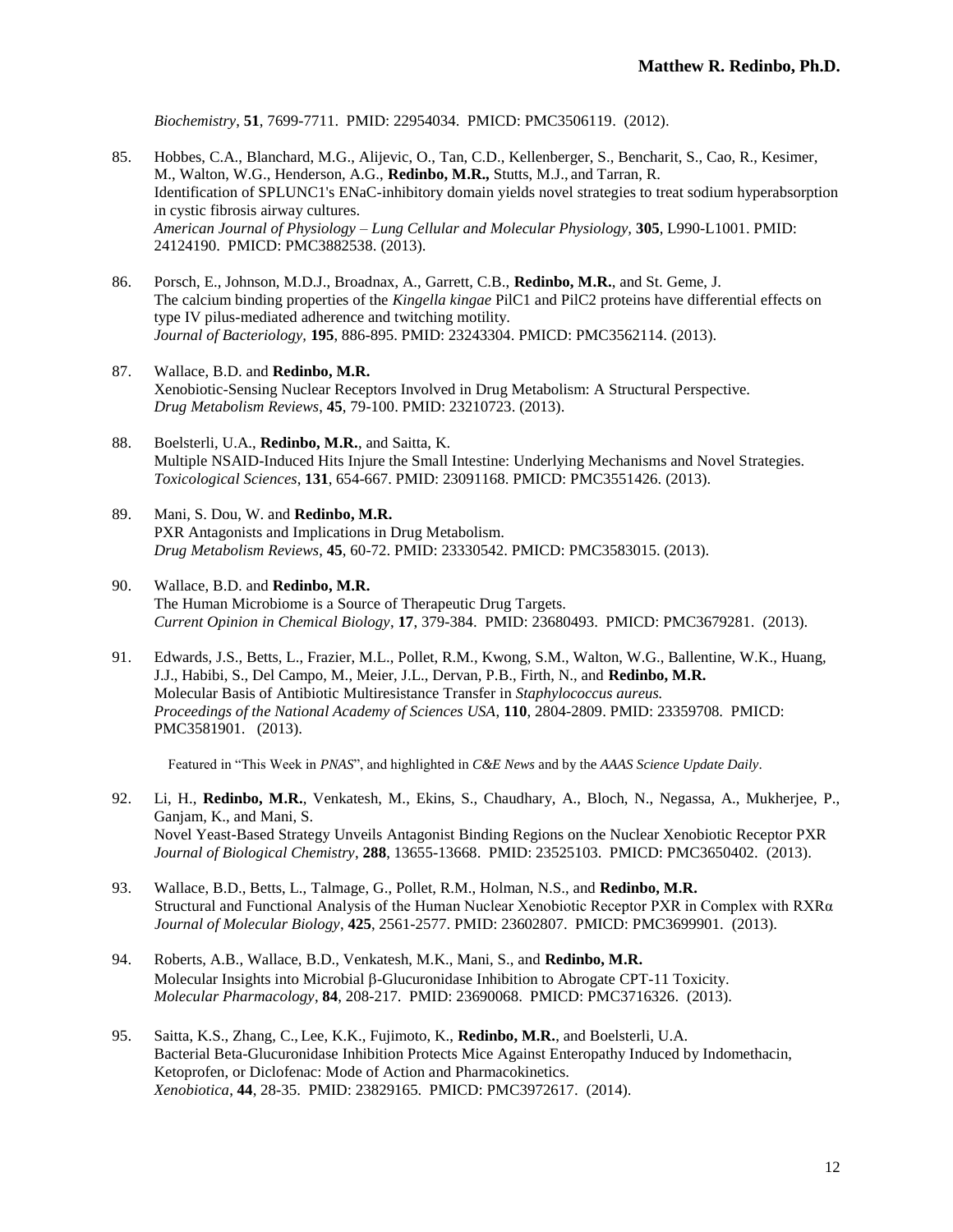- 96*.* Mani, S., Boelsterli, U.A. and **Redinbo, M.R.** Interrogating and Modulating Mammalian-Microbial Communication for Improved Health. *Annual Review of Pharmacology and Toxicology*, **54**, 559-580. PMID: 24160697. PMICD: PMC3947301. (2014).
- 97. Marden, J.N., Diaz, M.R., Walton, W.G., Gode, C.J., Betts, L., Urbanowski, M.L., **Redinbo, M.R.**, Yahr, T.L., and Wolfgang, M.C. An Unusual CsrA Family Member Operates in Series with RsmA to Amplify Post-Transcriptional Responses in *Pseudomonas aeruginosa*. *Proceedings of the National Academy of Sciences USA*, **110**, 15055-15060. PMID: 23980177. PMICD: PMC3773774. (2013).
- 98. Cheng, Y., Johnson, M.D.L., Burillo-Kirch, C., Mocny, J.C., Anderson, J.E., Garrett, C.K., **Redinbo, M.R**., and Thomas, C.E. Mutation of the Conserved Calcium-Binding Motif in *Neisseria gonorrhoeae* PilC1 Impacts Adhesion but not Piliation. *Infection and Immunity*, **81**, 4280-4289. PMID: 24002068. PMICD: PMC3811810. (2013).
- 99. Garland, A.L., Walton, W.G., Coakley, R.D., Tan, C.D., Gilmore, R.C., Hobbs, C.A., Tripathy, A., Clunes, L.A., Bencharit, S., Stutts, M.J., Betts, L., **Redinbo, M.R.**, and Tarran, R. Molecular Basis for pH-Dependent Mucosal Dehydration in Cystic Fibrosis Airways. *Proceedings of the National Academy of Sciences USA*, **110**, 15973-15978. PMID: 24043776. PMICD: PMC3791714. (2013).
- 100. Tarran, R. and **Redinbo, M.R.** Mammalian Short Palate Lung and Nasal Epithelial Clone 1 (SPLUNC1) in pH-Dependent Airway Hydration. *The International Journal of Biochemistry and Cell Biology*, **52C**, 130-135. PMID: 24631954. PMCID: PMC4048990. (2014).
- 101. McLaughlin, K.M., Nash, R.P., and **Redinbo, M.R**. Unique Helicase Determinants in the Essential Conjugative TraI Factor from *Salmonella typhimurium* Plasmd pCU1. *Journal of Bacteriology*, **196**, 3082-90. PMID: 24936053. PMCID: PMC4135661. (2014).
- 102. Venkatesh, M., Mukherjee, S., Wang, H., Sun, K., Benechet, A.P., Qiu, Z., Maher, L., **Redinbo, M.R.**, Phillips, R.S., Fleet, J.C., Kortagere, S., Mukherjee, P., Fasano, A., Dumas, M.E., Le Ven, J., Nicholson, J.K., Khanna, K.M., and Mani, S. Symbiotic Bacterial Metabolites Regulate Gastrointestinal Barrier Function via the Xenobiotic Sensor PXR and Toll-like Receptor 4. *Immunity*, **41**, 296-310. PMID: 25065623. PMCID: PMC4142105. (2014).

# 103. **Redinbo, M.R**

The Microbiota, Chemical Symbiosis, and Human Disease. *Journal of Molecular Biology*, **426**, 3877-3891. PMID: 25305474. PMCID: PMC4252811. (2014).

104. Wallace, B.D., Roberts, A.B., Pollet, R.M., Ingle, J.D., Biernet, K.A., Pellock, S.J., Venkatesh, M.K., Guthrie, L., O'Neal, S.K., Robinson, S.J., Dollinger, M., Figueroa, E., McShane, S.R., Cohen, R.D., Jin, F., Frye, S.V., Zamboni, W.C., Pepe-Ranney, C., Mani, S., Kelly, L., and **Redinbo, M.R.** Structure and Inhibition of Microbiome β-Glucuronidases Essential to the Alleviation of Cancer Drug Toxicity. *Chemistry and Biology*, **22**, 1238-1249. (2015).

Highlighted in *C&E News* **93**, 32-33 (Sept. 14, 2015), and in the international media.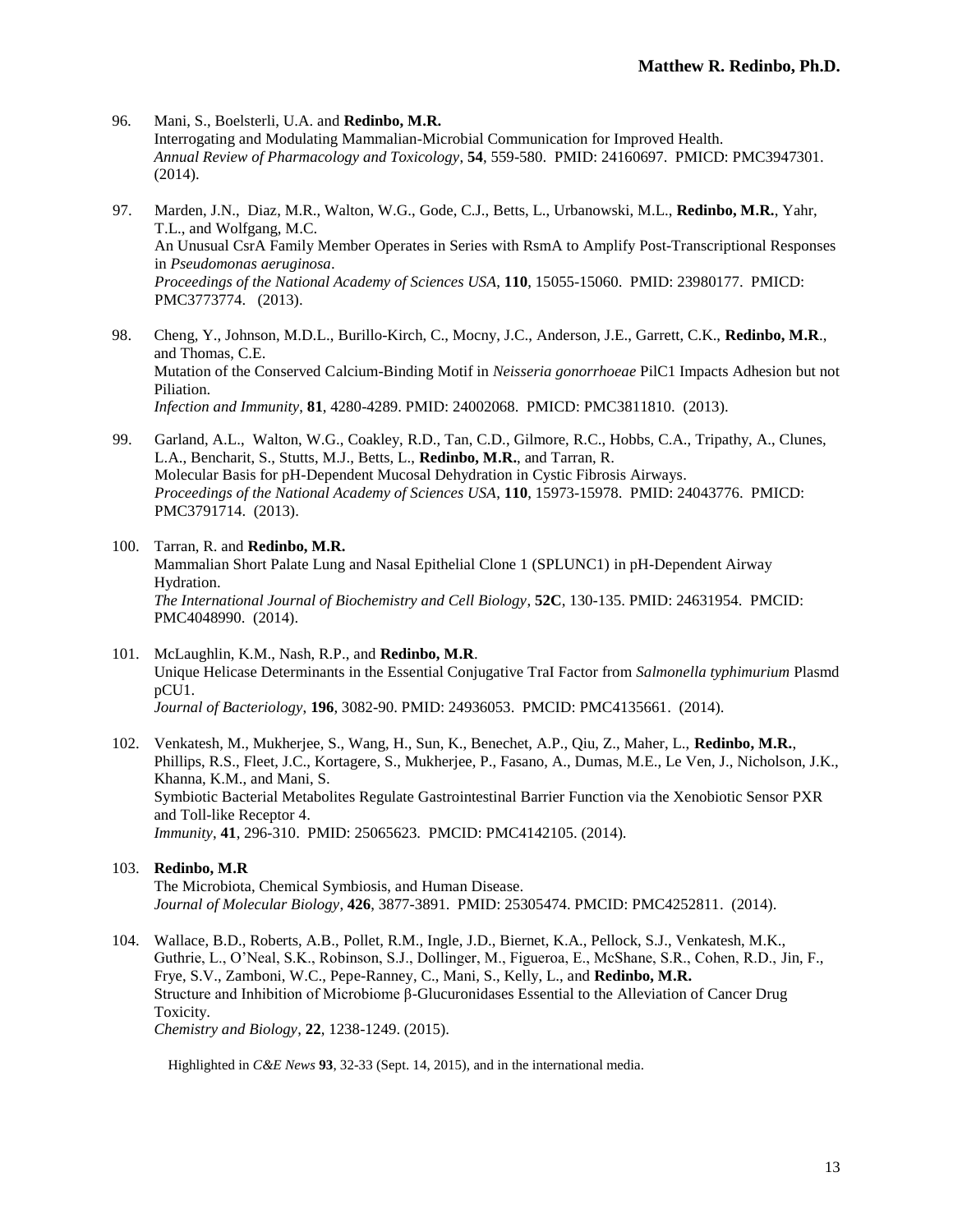# **PATENTS ISSUED**

"Methods for Senstitizing Tumor Cells to Chemotherapeutic Prodrug CPT-11". US Patent 9,068,174. Issued June 30, 2015. Potter, P.M., Weirdl, M., **Redinbo, M.R.**

"Selective Beta-Glucuronidase Inhibitors as a Treatment for Side Effects of Camptothecin Antineoplastic Agents." U.S. Patent 8,557,808. Issued October 15, 2013. **Redinbo, M.R.**, Mani, S., Williams, A., Scot, J., Yeh, L.-A., Wallace, B.W., Lane, K.T.

"Compositions and Methods for Inducing or Inhibiting Activities of Selected Human Cells." US Patent Number 8,124,393. Issued February 28, 2012. Potter, P.M., Weirdl, M., **Redinbo, M.R.**

"Compositions and Methods for Inducing or Inhibiting Activities of Selected Human Cells." US Patent Number 7,906,637. Issued March 15, 2011. Potter, P.M., Weirdl, M., **Redinbo, M.R.**

### **FUNDING**

### *Current*

"Improving CPT-11 Efficacy Using Structural and Chemical Biology" PI: Matthew R. Redinbo 2 calendar months effort; October 1, 2014 – September 30, 2019 Agency: NIH-National Cancer Institute; Type: R01 CA98468 Total Direct to Redinbo: \$875,000

"Development of Novel Drugs to Alleviate CPT-11 Toxicity" PI: Sridhar Mani (Einstein), Co-PI: Matthew R. Redinbo 1 calendar month effort; April 1, 2012 – March 31, 2017 Agency: NIH-National Cancer Institute; Type: R01 CA161879 Total Direct to Redinbo: \$415,000

"SPLUNC1-Derived Peptides as ENaC Antagonists" PI: Robert Tarran (UNC), Co-I: Matthew R. Redinbo 0.5 calendar months effort; May 10, 2012 – March 31, 2017 Agency: NIH-NHLBI; Type: R01 HL108927 Total Direct to Redinbo: \$240,000

#### *Completed*

"Structure and Inhibition of the Conjugative DNA Relaxase-Helicase" P.I.: Matthew R. Redinbo June 1, 2008 – May 31, 2014 Agency: NIH-Natl. Inst. Aller. Infec. Dis; Type: R01 AI78924 Total Direct: \$1,250,000

"Improving CPT-11 Efficacy Using Structural and Chemical Biology" PI: Matthew R. Redinbo February 1, 2003 – January 31, 2014 Agency: NIH-National Cancer Institute; Type: R01 CA98468 Total Direct: \$2,060,000

"Enzyme Production for Nerve Agent Detection and Elimination" P.I.: Matthew R. Redinbo April 1, 2010 – March 31, 2013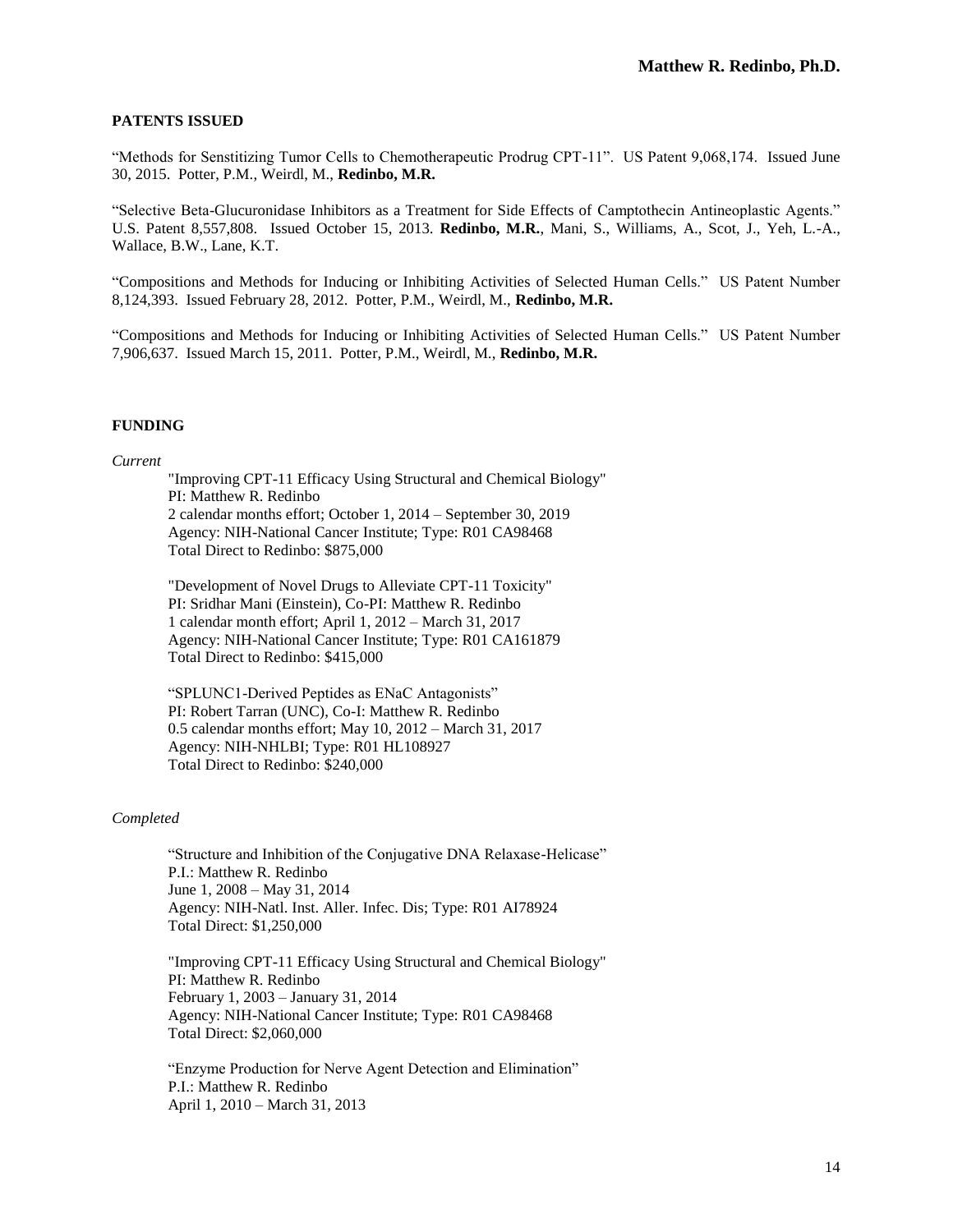Agency: DARPA; Type: Research Grant Total Direct: \$58,000

"Novel Protein-Based Therapeutics for Nerve Agent Detoxification" P.I.: Matthew R. Redinbo October 1, 2006 – May 31, 2012 Agency: NIH-Natl. Inst. Neur. Dis. Stroke; Type: U01 NS58089 Total Direct: \$726,000

"Yersinia Autotransporters (Yaps): Structure, Function and Host Response to Plague" P.I.: Virginia L. Miller (UNC Chapel Hill); Co-P.I.: Matthew R. Redinbo March 1, 2009 – February 28, 2011 Agency: NIH; Type: Southeast Regional Center of Excellence for Emerging Infections & Biodefense Total Direct: \$284,915

"Structure and Function of the Human Pregnane X Receptor" PI: Matthew R. Redinbo July 1, 2002 – June 30, 2008 Agency: NIH-Natl. Inst. Diabetes, Digestive, Kidney Disease; Type: R01 DK62229 Total Direct: \$1,250,000

"Novel Therapeutic Approaches for Narcotic Overdose" P.I.: Philip M. Potter (St. Jude); Co-P.I.: Matthew R. Redinbo September 1, 2005 – May 31, 2009 Agency: NIH-Natl. Inst. Drug Abuse; Type: R01 DA18116 Total Direct: \$311,000

"Acquisition of a State of the Art Crystallographic Cluster" P.I.: John E. Sondek (UNC); Co-P.I.: Matthew R. Redinbo December 12, 2006 Agency NIH-NCRR Shared Instrumentation Grant: Type: RR23437 Total Direct: \$437,000

"Structural Studies of Human Drug Targets" P.I.: Matthew R. Redinbo August 1, 2005 – July 31, 2007 Agency: Pharmacopeia, Inc. Type: Research Grant Total Direct: \$150,000

"Structural Basis of CYP3A4 Induction by Human PXR" P.I.: Matthew R. Redinbo July 1, 2004 – June 30, 2007 Agency: Pfizer, Inc. Type: Research Grant Total Direct: \$230,000

"Structure and Mechanism of Human Topoisomerase I" PI: Matthew R. Redinbo; April 1, 2001 – December 31, 2005 Agency: NIH-National Cancer Institute; Type: R01 CA90604 Total Direct: \$622,500

Career Award In the Biomedical Sciences PI: Matthew R. Redinbo; September 1, 1999 – August 31, 2004 Agency: Burroughs Wellcome Fund; Type: Award Total Direct: \$384,000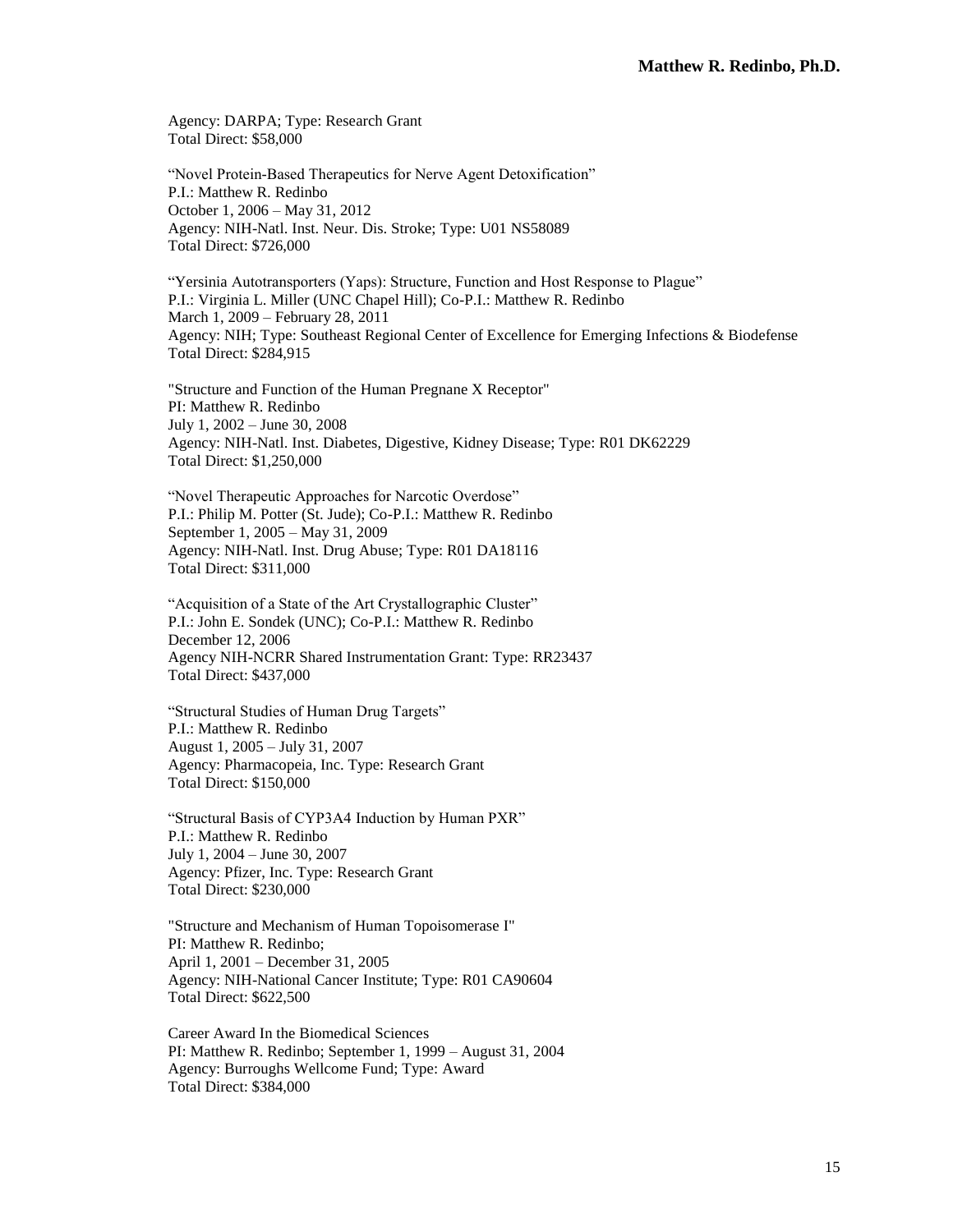"Structural Genomics and High-Throughput Methods for Human Nuclear Receptors" PI: Matthew R. Redinbo; September 1, 2001 – August 31, 2003 Agency: Burroughs Wellcome Fund; Type: Award Total Direct: \$20,000

"Crystallographic Analysis of the Human Pregnane X Receptor" PI: Matthew R. Redinbo; March 1, 2001 – December 31, 2002 Agency: GlaxoSmithKline; Type: Glaxo-UNC Collaborative Total Direct: \$93,750

# **UNIVERSITY ADMINISTRATIVE ROLES**

**Chair**, Department of Chemistry, University of North Carolina at Chapel Hill, 2009-2012

Recruited seven Assistant Professors to a faculty of 45

Absorbed 25% cut in state support while increasing student enrollment and research funding Completed three buiding construction projects and one building renovation

**Vice Chair**, Department of Chemistry, University of North Carolina at Chapel Hill, 2006-2009

# **INVITED ACADEMIC LECTURES**

- 1. "Relax to the Max: Crystal Structure and Mechanism of Human Topoisomerase I." National Institutes of Environmental Health Sciences, Research Triangle Park, NC; February 10, 2000.
- 2. "Structural Analysis of Human Topoisomerase I: Catalytic Mechanism and Evolutionary Origins." St. Jude Children's Research Hospital, Memphis, TN; May 11, 2000.
- 3. "Structural Insights into Xenobiotic Metabolism." Blaffer Lecture Series, M.D. Anderson Cancer Center, University of Texas Medical Center, Houston, TX; September 11, 2001.
- 4. "Structural Insights into Xenobiotic Recognition and Metabolism." Northwestern University School of Medicine, Chicago, IL; December 18, 2001.
- 5. "Structural Insights into Xenobiotic Recognition and Metabolism." National Institutes of Environmental Health Sciences, Research Triangle Park, NC; April 12, 2002.
- 6. "Structural Insights into Drug Metabolism." Northwestern University, Evanston, IL. May 20, 2002.
- 7. "The Promiscuous Recognition and Metabolism of Human Drugs: From Receptors to Enzymes." University of North Carolina at Chapel Hill, Department of Chemistry, Chapel Hill, NC. September 11, 2002.
- 8. "Structural Insights into Human Drug Recognition and Metabolism." University of North Carolina at Chapel Hill, Department of Biochemistry and Biophysics, Chapel Hill, NC. September 24, 2002.
- 9. "The Promiscuous Recognition and Metabolism of Human Drugs: From Receptors to Enzymes." Lerner Research Institute, The Cleveland Clinic Foundation, Cleveland, OH. October 10, 2002.
- 10. "Structural Insights into Drug Recognition and Metabolism: From Receptors to Enzymes." Department of Biochemistry, UT Southwestern Medical Center, Dallas, TX; January 23, 2003.
- 11. "Drugs, Receptors and Enzymes: Structural Insights into Molecular Promiscuity." Biological Chemistry Seminar Series, Department of Chemistry, University of North Carolina at Chapel Hill; February 5, 2003.
- 12. "The Promiscuous Recognition and Metabolism of Human Drugs: From Receptors to Enzymes." University of North Carolina at Greensboro, Department of Chemistry and Biochemistry, Greensboro, NC. February 7, 2003.
- 13. "The Recognition and Clearance of Human Drugs Like Heroin and Cocaine." North Carolina Central University, Departments of Biology, Chemistry and Physics, Durham, NC. April 25, 2003.
- 14. "Structural Determinants of PXR Function." Environmental Protection Agency, Research Triangle Park, NC; June 5, 2003.
- 15. "Human Drug Recognition and Elimination by Directed Promiscuity." University of North Carolina at Chapel Hill, Department of Pharmacology, Chapel Hill, NC. September 2, 2003.
- 16. "Precision and Promiscuity in Drug Action and Metabolism." University of North Carolina at Chapel Hill, Department of Medicinal Chemistry, School of Pharmacy, Chapel Hill, NC. December 4, 2003.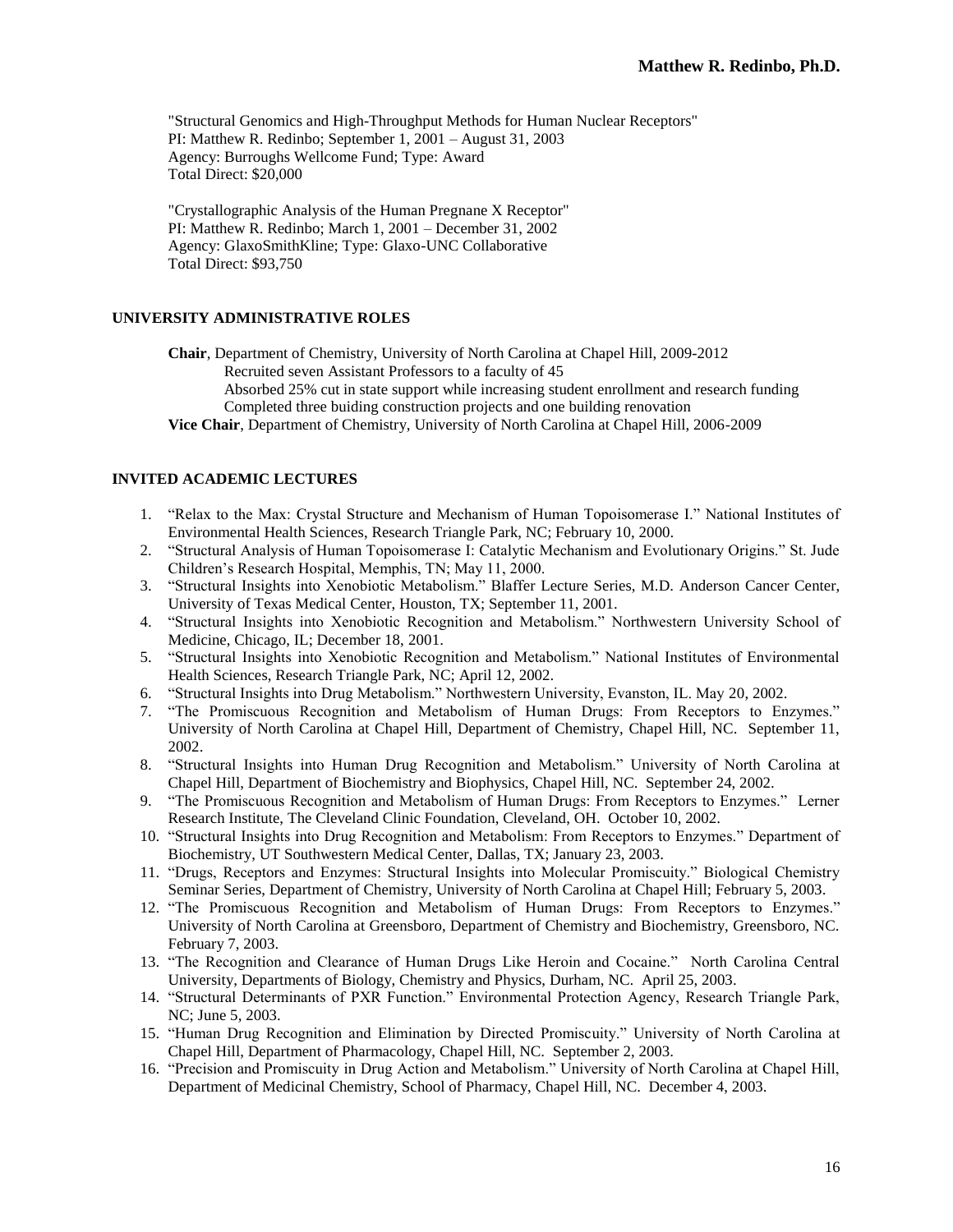- 17. "Structural and Functional Analysis of Human PXR." National Institutes of Environmental Health Sciences, Research Triangle Park, NC. April 6, 2004.
- 18. "Structural Basis of Drug Recognition and Narcotic Metabolism." Wake Forest University School of Medicine, Winston-Salem, NC. April 20, 2004.
- 19. "Human Drug Recognition and Metabolism." Division of Drug Delivery and Disposition, UNC School of Pharmacy, Chapel Hill, NC. September 28. 2004.
- 20. "Structural Insights into Drug Recognition and Metabolism." Department of Environmental and Molecular Toxicology, North Carolina State University, Raleigh, NC. October 19, 2004.
- 21. "Drug Recognition and Metabolism." Hettleman Prize Lecture, University of North Carolina at Chapel Hill, Chapel Hill, NC. November 3, 2004.
- 22. "Playing Molecular Defense: Structural Insights into Drug Detection and Metabolism." Department of Chemistry, Eastern Carolina University, Greenville, NC. February 4, 2005.
- 23. "Playing Molecular Defense: Structural Insights into Drug Detection and Metabolism." Structure and Chemistry Seminar Series, The Scripps Research Institute, La Jolla, CA. February 24, 2005.
- 24. "Playing Molecular Defense: Structural Insights into Drug Detection and Metabolism." Department of Chemistry and Biochemistry, University of California at Los Angeles, Los Angeles, CA. February 25, 2005.
- 25. "Human Nuclear Receptors in the Development and Treatment of Disease." Pathology Grand Rounds, School of Medicine, University of North Carolina at Chapel Hill, Chapel Hill, NC. August 18, 2005.
- 26. "DNA Manipulation by Conjugative Relaxases: Implications for Antibiotic Resistance Propagation." Department of Biochemistry and Biophysics, University of North Carolina at Chapel Hill, Chapel Hill, NC. November 10, 2005.
- 27. "Combating Antibiotic Resistance Using Structural and Chemical Biology." Department of Chemistry and Biochemistry, University of Texas at Austin, Austin, TX. February 17, 2006.
- 28. "Combating Antibiotic Resistance Using Structural and Chemical Biology." Department of Chemistry, Wake Forest University, Winston-Salem, NC. March 1, 2006.
- 29. "Human Nuclear Receptors in Drug and Endobiotic Homeostasis." Department of Molecular and Cellular Biochemistry, The Ohio State University, Columbus, OH. April 18, 2006.
- 30. "Combating Antibiotic Resistance Using Structural and Chemical Biology." Department of Biological Sciences, Vanderbilt University, Nashville, TN. May 4, 2006.
- 31. "Human Nuclear Receptors: Ancient Precursors and Modern Marvels." Department of Chemistry, UNC Chapel Hill. September 13, 2006.
- 32. "Crystal Structure of an Ancient Protein: Evolution by Conformational Epistasis." Receptor Mechanisms Discussion Group, National Institutes of Environmental Health Sciences, Research Triangle Park, NC; April 3, 2007.
- 33. "Motion and Antagonism of the Human Nuclear Xenobiotic Receptor PXR." Department of Biochemistry, Albert Einstein College of Medicine, Bronx, NY; May 1, 2007.
- 34. "Human Nuclear Receptors: Ancient Precursors and Modern Marvels." Department of Biochemistry and Biophysics, Johns Hopkins School of Medicine, Baltimore, NJ; May 9, 2007.
- 35. "Killing Antibiotic Resistant Bacteria and Disrupting Resistance Propagation." Department of Chemistry and Biochemistry, University of North Carolina at Greensboro; September 7, 2007.
- 36. "Motion and Antagonism in the Human Nuclear Xenobiotic Receptor PXR." Structural Biology and Biophysics Program, Duke University; December 3, 2007.
- 37. "Targeting Antibiotic Resistant Bacteria by Disrupting Resistance Propagation." St. Jude Children's Research Hospital, Memphis, TN; March 5, 2008.
- 38. "Targeting Antibiotic Resistant Bacteria by Disrupting Resistance Propagation." Emory University, Atlanta, GA. April 28, 2008.
- 39. "Targeting Antibiotic Resistant Bacteria by Disrupting Resistance Propagation." Utah State University, Logan, UT. November 12, 2008.
- 40. "Targeting Antibiotic Resistant Bacteria by Disrupting Resistance Propagation." Purdue University, West Lafayette, IN. January 14, 2009.
- 41. "Waging the Battle Against Antibiotic Resistant Bacteria." 2009 UNC Mini Medical School, Chapel Hill, March 10, 2009.
- 42. "Inhibiting GI Targets to Improve Antibiotic and Anticancer Drug Efficacy." Center for Gastrointestinal Biology and Disease, University of North Carolina at Chapel Hill, April 23, 2009.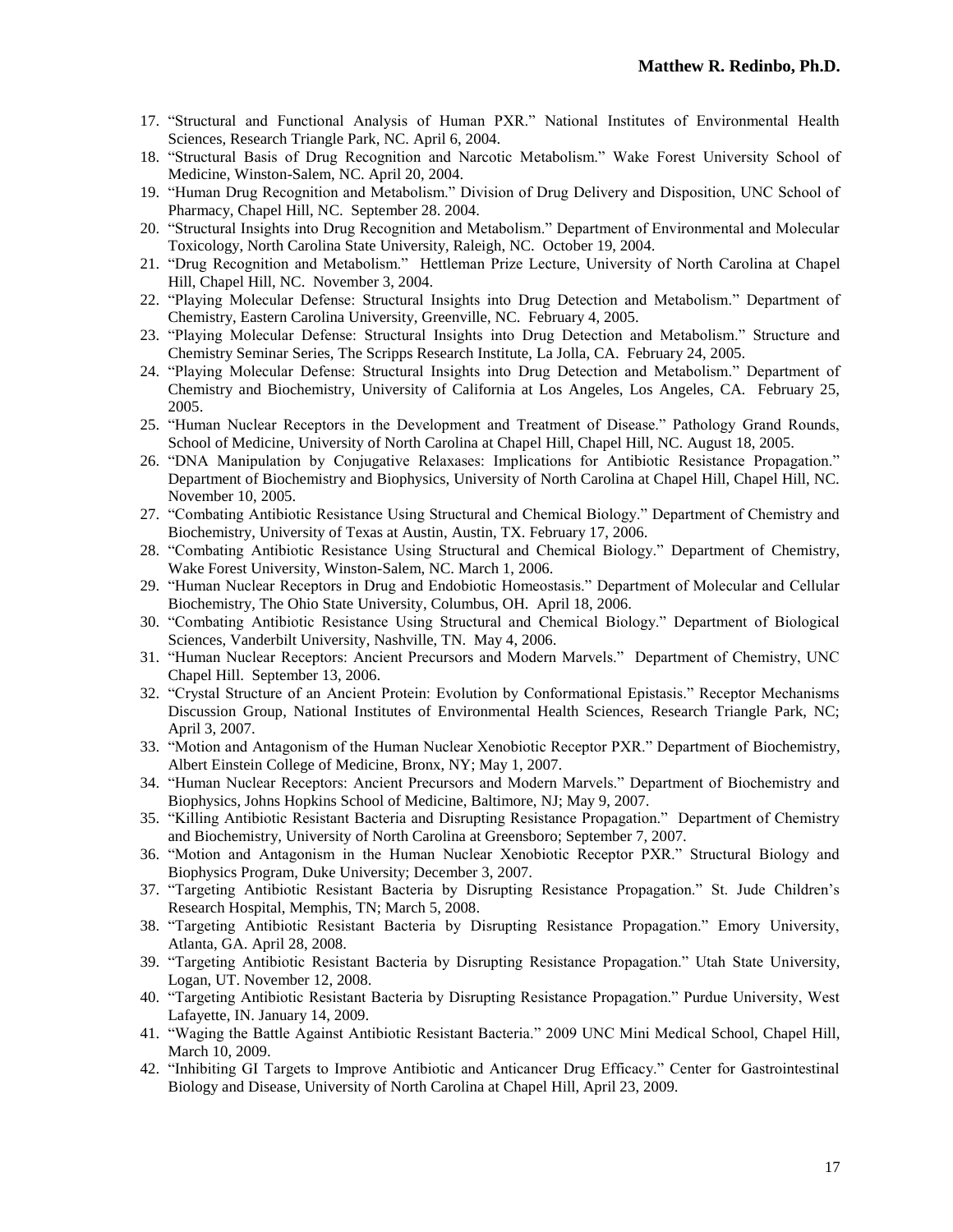- 43. "Structural Studies of Microbial Targets: Drug Resistance, Efficacy and Infection." Loyola University School of Medicine, Chicago, IL. May 13, 2009.
- 44. "Structural Studies of Microbial Targets: Drug Resistance, Efficacy and Infection." University of North Carolina at Chapel Hill. September 23, 2009.
- 45. "From Atomic Structure to Bacterial Disruption: Molecular Insights into Microbial Mobility and Chemotherapeutic Efficacy." Wake Forest University School of Medicine, Winston-Salem, NC. April 6, 2010.
- 46. "From Atomic Structure to Cellular Function: Chemistry in the Biological Realm." Keynote Speaker, Blue Ridge Section, American Chemical Society, Annual Awards Banquet. Radford University, Radford, VA. April 14, 2010.
- 47. "Structural Insights into Microbial Function." Department of Microbiology and Immunology, University of North Carolina at Chapel Hill; October 26, 2010.
- 48. "Structural Insights into Microbial Function." Highlands Chemistry Seminar Series, Virginia Tech, Blacksburg, VA; October 29, 2010.
- 49. "Structure-Function Analysis of Microbial Enzymes and Factors." Molecular and Cellular Biophysics Seminar Series, University of North Carolina at Chapel Hill; April 12, 2011.
- 50. "Structural Insights into Microbial Function." Department of Biochemistry and Biophysics, Washington University School of Medicine, St. Louis, MO; May 25, 2011.
- 51. "How Bacteria Help and Hurt Us." Department of Biochemsitry, University of Maryland School of Medicine, Baltimore, MD; October 24, 2011.
- 52. "Designing and Implementing Mentoring Programs for Early-Career Faculty." UNC Center for Faculty Excellence; January 27, 2012.
- 53. "Some Ups and Downs of Bacterial Symbiosis." Epithelial Cell Biology Seminar Series, UNC Chapel Hill; March 2, 2012.
- 54. "A Walk after Dinner: Unbalance in Human-Microbial Symbiosis." Molecular Biology Institute Seminar Series, University of California, Los Angeles; March 15, 2012.
- 55. "Imbalances in Human-Bacerial Symbiosis." National Institutes of Environmental Health Sciences, Research Triangle Park, NC; April 19, 2012.
- 56. "Regulating Symbiotic Bacteria in Your Body." Keynote Speaker; Cellular, Molecular and Biomedical Sciences Program Retreat, University of Vermont, Grande Isle Lake House, VT; August 15, 2012.
- 57. "Regulating Symbiotic Bacteria in Your Body." Structural Genomics Consortium, Oxford University, Oxford, UK; September 6, 2012.
- 58. "Drugging the Human Microbiome." University of Virginia, Department of Chemistry, January 25, 2013.
- 59. "Modulating Microbiology Using Structural and Chemical Biology." Department of Microbiology and Immunology, University of Michigan, March 7, 2013.
- 60. "Nuclear Receptor State and Structure." National Institutes of Environmental Health Sciences, RTP, NC, April 2, 2013.
- 61. "Interrogating Human-Microbial Dynamics using Structural and Chemical Biology." Department of Biochemistry, Duke University School of Medicine, May 6, 2013.
- 62. "Atomic Insights into Human Disease." University of Durham, Durham, United Kingdom; October 29, 2013.
- 63. "Atomic Insights into Human Disease." Structural Genomics Consortium, University of Oxford, United Kingdom; December 13, 2013.
- 64. "The Human Microbiome Can Be Safely and Selectively Modulated for Therapeutic Gain." John Innes Centre; Norwich, UK. 6 May 2014.
- 65. "Microbial Symbiosis at the Mucosa: Molecular and Chemical Insights." University of Glasgow, Scotland, UK. 20 May 2014.

# **INVITED CONFERENCE LECTURES**

- 1. "Crystal Structures of Human Topoisomerase I DNA Complexes and a Proposed Binding Mode of the Anti-Cancer Drug Camptothecin." 11<sup>th</sup> Naito Conference on Structural Genomics – Passage to Drug Design, Shonan Village Center, Kanagawa, Japan; October 15, 1999.
- 2. "The DNA-Binding and Relaxation Activities of Human Topoisomerase I." RIKEN Symposium on Structural Biology of Signal Transduction and DNA Recognition, Tokyo, Japan; October 12, 1999.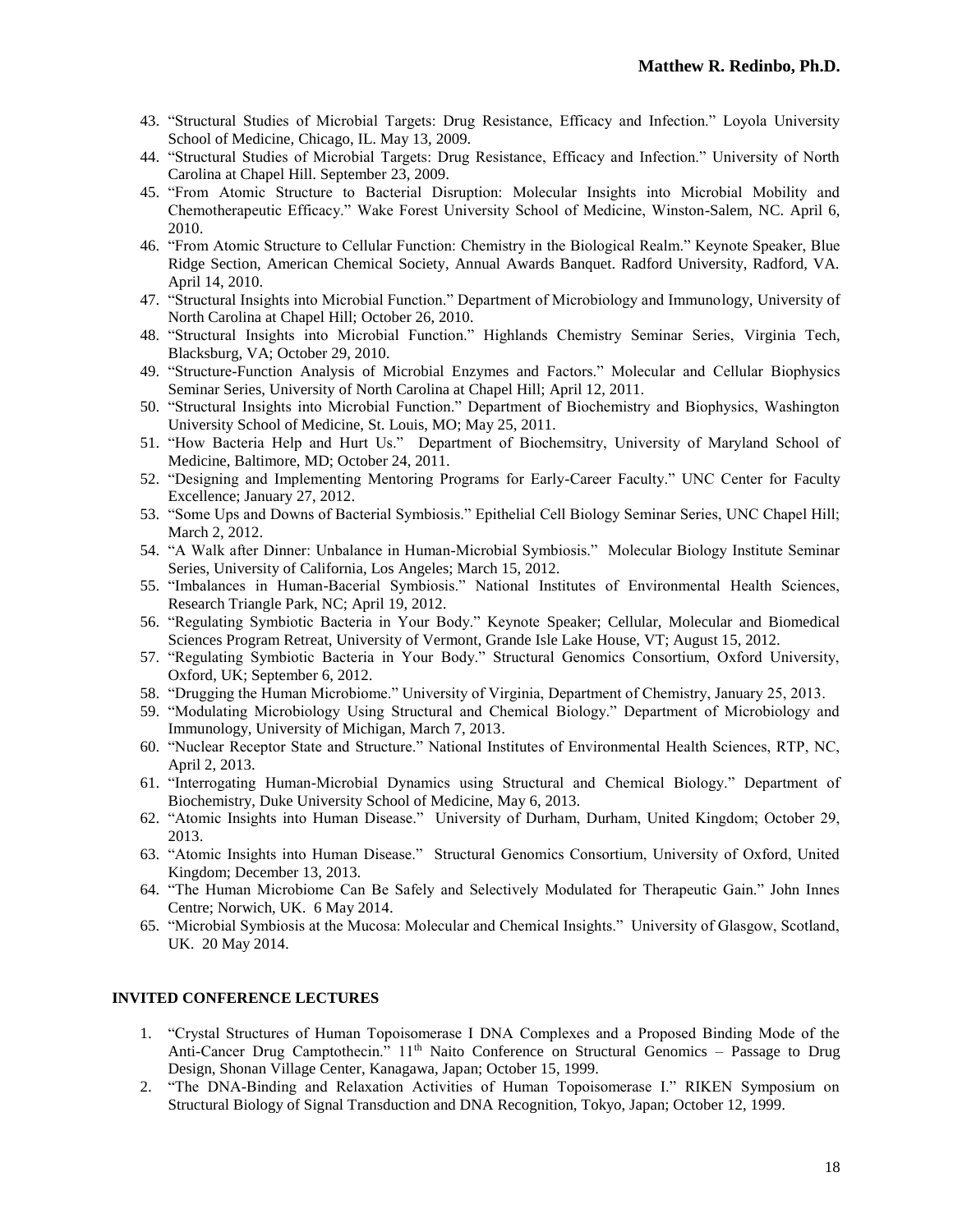- 3. "The Human Nuclear Xenobiotic Receptor PXR: How is Promiscuity Achieved?" 29th Annual Mid-Atlantic Protein Crystallography Meeting; Williamsburg, VA; May 24, 2001.
- 4. "The Human Nuclear Xenobiotic Receptor PXR: Structural Determinants of Directed Promiscuity." Gordon Research Conference on Drug Metabolism; Holderness School, Plymouth, NH; July 10, 2001.
- 5. "The Werner Syndrome Exonuclease Forms a Hexamer on DNA and Exhibits Novel Nuclease Functions." 2002 Keystone Symposium: *Helicases, Cancer and Aging*; Lake Tahoe, CA, March 13, 2002.
- 6. "Structural Basis of the Activation of Human PXR by the St. John's Wort Compound Hyperforin." 2002 Keystone Symposium: *Nuclear Receptor Superfamily*; Snowbird, UT, April 14, 2002.
- 7. "The Human Nuclear Xenobiotic Receptor PXR: Structural Determinants of Directed Promiscuity." 19th Congress of the International Union of Crystallography, Geneva, Switzerland; August 23, 2002.
- 8. "The Human Nuclear Xenobiotic Receptor PXR: Structural Determinants of Directed Promiscuity." *Annual National Meeting of the American Society for Pharmacology and Experimental Therapeutics*, part of the Experimental Biology National Meeting. San Diego, CA. April 14, 2003.
- 9. "The Human Nuclear Xenobiotic Receptor PXR: Structural Determinants of Directed Promiscuity." *Nuclear Receptors as Drug Targets*, presented by IBC Life Sciences. Philadelphia, PA. May 20, 2003.
- 10. "Structural Determinants of PXR Function." Nuclear Receptor Regulation of Hepatobiliary Function. The American Association for the Study of Liver Diseases. Airlie, VA. May 30, 2003.
- 11. "Structure and Function of Human LRH-1: Monomeric Regulation of P450 Expression." 14th International Symposium on Cytochrome P450: Biochemistry, Biophysics and Bioinformatics. Dallas, TX. June 1, 2005.
- 12. "Securing Tenure." HHMI-Burroughs Wellcome Fund Course in Scientific Management. Chevy Chase, MD. June 8, 2005.
- 13. "DNA Conjugation as an Antibiotic Target." Gordon Conference on New Antimicrobial Discovery and Development. Ventura, CA. March 9, 2006.
- 14. "Human Nuclear Receptors in Drug and Endobiotic Homeostasis." 36th Annual Mid-Atlantic Protein Crystallography Meeting, Wake Forest University, June 2, 2006.
- 15. "Intellectual Property and the Assistant Professor: Valuing Technology Transfer for Young Faculty." Burroughs Wellcome Fund Annual Executive Board Meeting, Research Triangle Park, NC; October 26, 2006.
- 16. "Novel Protein-Based Therapeutics for Nerve Agent Detoxification." 1st Annual CounterACT Symposium, Washington, DC; April 26, 2007.
- 17. "Motion and Antagonism of the Human Nuclear Xenobiotic Receptor PXR." International Conference on Computational Toxicology, EPA, Research Triangle Park, NC; May 21, 2007.
- 18. "Novel Protein-Based Therapeutics for Nerve Agent Detoxification." 2nd Annual CounterACT Symposium, Washington, DC; April 17, 2008.
- 19. "Motion and Antagonism in the Human Nuclear Xenobiotic Receptor PXR." The Endocrine Society's 90<sup>th</sup> Annual Meeting, San Francisco, CA; June 15, 2008.
- 20. "Human Serine Hydrolases Engineered for the Catalytic Decontamination of Chemical Weapons." Army Research Office Workshop on Enzyme Stabilization. Key West, FL; December 9, 2008.
- 21. "Vitamin D and Bisphosphonates: Advances Beyond Osteoporosis." Meet the Professors Session, Joint Meeting of the International Society for Clinical Densitometry and the International Osteoporosis Foundation, Orlando, FL; March 12, 2009.
- 22. "Novel Protein-Based Therapeutics for Nerve Agent Detoxification." 3<sup>rd</sup> Annual CounterACT Symposium, Washington, DC; April 14, 2009.
- 23. "Novel Protein-Based Therapeutics for Nerve Agent Detoxification." 4th Annual CounterACT Symposium, San Francisco, CA; June 22, 2010.
- 24. "Alleviating Cancer Drug Toxicity by Inhibiting a Bacterial Enzyme." National Meeting of the American Crystallographic Association, New Orleans, LA, May 31, 2011.
- 25. "Novel Protein-Based Therapeutics for Nerve Agent Detoxification." 5th Annual CounterACT Symposium, Washington, DC; June 23, 2011.
- 26. "Life is Great Chemisty." 10<sup>th</sup> Annual NC-OPT Conference on Opportunities in Education, North Carolina State University, Raleigh, NC; October 14, 2011.
- 27. "Alleviating Drug Toxicity by Inhibiting a Bacterial Enzyme." Keystone Meeting on Challenges in Drug Discovery; Lake Tahoe, CA; March 21, 2012.
- 28. "Structural Aspects of Human Disease." Protein Structure: from Methods via Structure and Function to Drug Design. Trippenhuis, Amsterdam, Netherlands. September 3, 2012.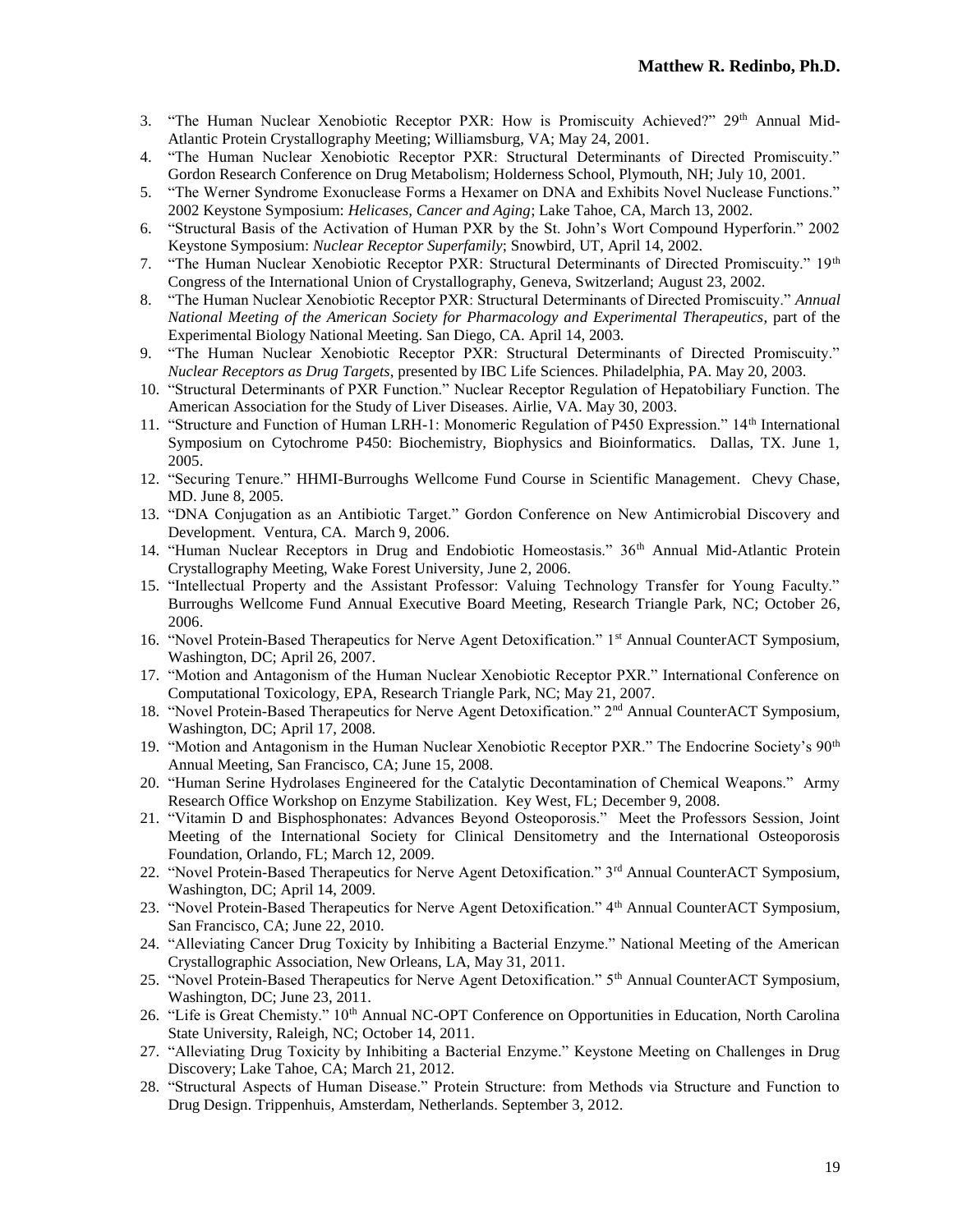- 29. "Designing Therapeutic Microbes." Cell-Based Therapeutics: The Next Pillar of Medicine. UCSF Center for Systems and Synthetic Biology and *Science Translational Medicine*. UCSF, April 12, 2013.
- 30. "Modulating the Microbiome for Therapeutic Gain." Keystone Meeting on the Microbiome; Big Sky, MT; April 2, 2014.
- 31. "Pharmaceutical Control of the Microbiome." Conference on Individualizing Medicine, Mayo Clinic; Rochester, MN; October 8, 2014.
- 32. "Pharmaceutical Control of the Microbiome." Society of Toxicology Webinar on the GI Microbiota, 22 October 2014.
- 33. "Pharmaceutical Control of the Microbiome." American Chemical Society National Meeting, Denver, CO; 22 March 2015.
- 34. Keynote Speaker, 24<sup>th</sup> Annual Beaumont Health System Symposium on Molecular Pathology, Co-Sponsored by the Association for Molecular Pathology; "The Microbiome: A New Lens for Human Disease." Troy, MI; 16 September 2015.
- 35. "The Microbiome Contains Therapeutic Drug Targets." Food & Drug Administration: Linking the Microbiome to Health, Safety and Regulation. College Park, MD; 30 September 2015.

### **INVITED INDUSTRY LECTURES**

- 1. "Crystal Structures of Human Topoisomerase I DNA Complexes and a Proposed Binding Mode of the Anti-Cancer Drug Camptothecin." Glaxo Wellcome, Research Triangle Park, NC; November 15, 1999.
- 2. "Drug Detection and Gene Regulation by Human PXR." Syrrx Pharmaceuticals; San Diego, CA; September 5, 2001.
- 3. "Structural Determinants of PXR Function." Lilly Pharmaceuticals, Sphinx Chemistry Division, Research Triangle Park, NC; June 4, 2003.
- 4. "Drug Recognition by Human PXR." Lilly Pharmaceuticals, Indianapolis, IN; July 22, 2003.
- 5. "Human Nuclear Receptors in the Development and Treatment of Disease." Pfizer Global Research and Development. Ann Arbor, MI; November 15, 2005.
- 6. "Human Nuclear Receptors in the Development and Treatment of Disease." Pharmacopeia, Inc.. Princeton, NJ; December 6, 2005.
- 7. "Antibiotic Resistance Propagation as an Antibiotic Target." Merck Pharmaceuticals, Rahway, NJ; September 19, 2006.
- 8. "Motion and Antagonism in the Human Nuclear Xenobiotic Receptor PXR." Schering Plough Research Institute. Kennilworth, NJ; May 16, 2007.
- 9. "Motion and Antagonism in the Human Nuclear Xenobiotic Receptor PXR." Sanofi-Aventis, Bridgewater, NJ; February 5, 2009.
- 10. "Regulating Symbiotic Bacteria in Your Body." Cubist Pharmaceuticals, Lexington, MA; October 5, 2012.
- 11. "The Human Microbiome Can Be Safely and Selectively Modulated for Therapeutic Gain." Novartis Research Institute, Boston, MA. 14 May 2014.

### **UNIVERSITY TEACHING**

**Chemistry 131, "Nucleic Acid Chemistry."** 3 hours. Detailed functional, structural and chemical nature of the roles nucleic acids in play in biological chemistry and cellular biology.

> Spring 2000: 43 students Spring, 2001: 50 students Spring 2002: 43 students Spring 2004: 36 students

**Chemistry 232, "Seminars in Biological Chemistry."** 2 hours. Weekly seminars on biological chemistry from national and international speakers.

> Spring, 2000: 12 students Fall, 2012: 8 students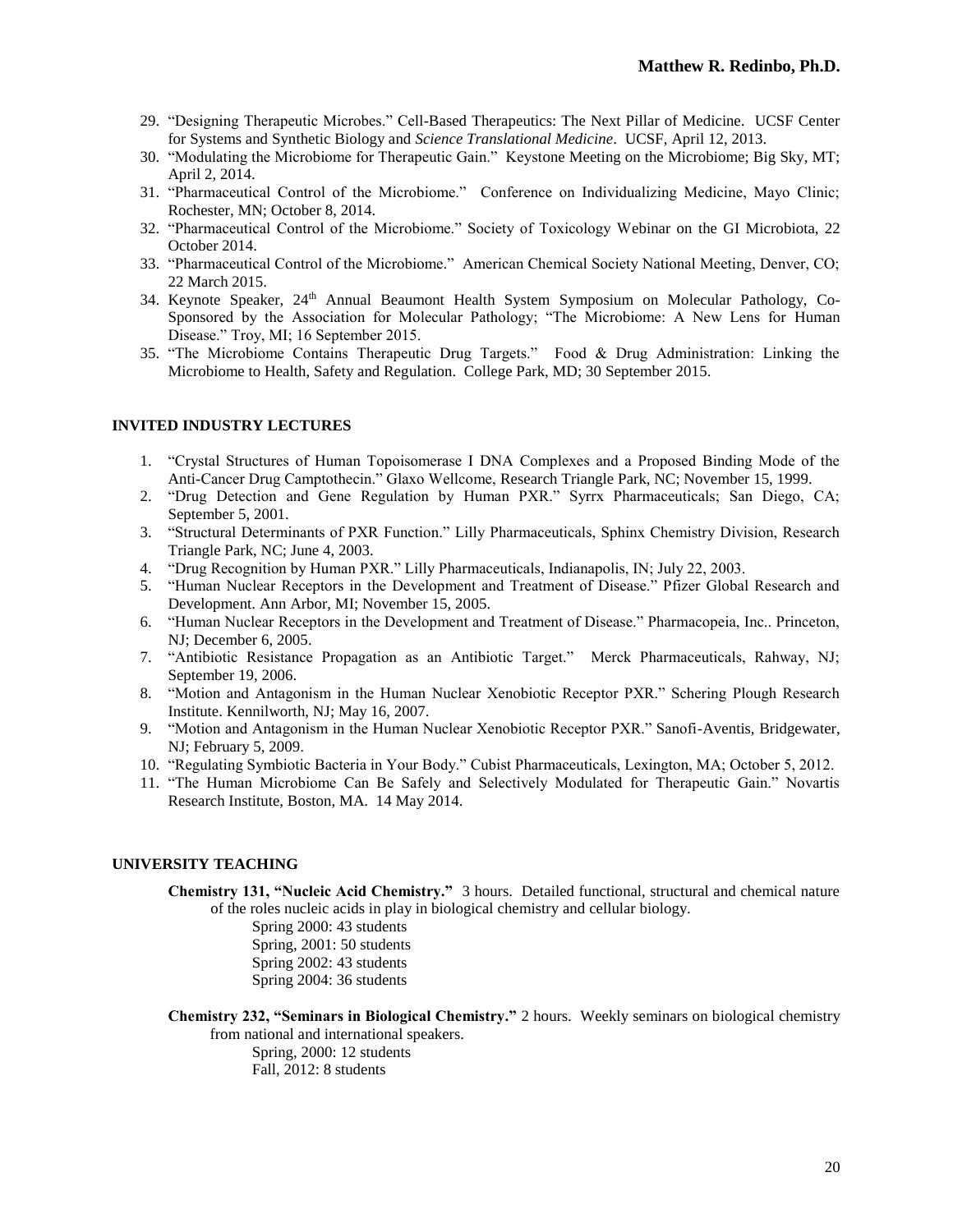**Chemistry 233, "Current Literature in Biological Chemistry."** 2 hours. Recent publications in biological chemistry are examined in a round-table type format. Graduate students at all stages participate and take turns choosing papers and leading discussion.

Fall, 2002: 17 students

**Chemistry 236, "Macromolecular Crystallography Methods."** 2 hours. Cross-listed as Biochemistry and Biophysics 157. Taught with Professor Edward Collins (Depts. of Microbiology and Immunology, Biochemistry and Biophysics). Hands-on practical macromolecular crystallography including integration of theory with laboratory methods. Students determine the crystal structure of lysozyme from start to finish – crystallization, x-ray data collection and processing, experimental phasing by molecular replacement and multiple isomorphous replacement, model building and structure refinement by maximum likelihood methods, structure validation and assessment.

> Spring, 2001: 6 students (New course) Spring, 2003: 9 students

- 
- Spring, 2005: 10 students
- Spring, 2007: 5 students
- Spring, 2009: 10 students
- **Chemistry 431, "Macromolecular Structure and Metabolism."** 3 hours. Detailed functional, structural and chemical nature of the proteins and nucleic acids in biological chemistry and cellular biology.
	- Fall, 2004: 45 students (New course) Fall, 2005: 42 students Fall, 2006: 40 students
	- Fall, 2008: 65 students
- **Chemistry 438, "Macromolecular Structure and Human Disease."** 1 hour. Examining the role that protein and nucleic acid structure plays in disease treatment and understanding disease development. Spring, 2006: 10 students (New course)
	- Fall, 2008: 8 students
	- Fall, 2010: 6 students
- **Chemistry 430, "Introduction to Biological Chemistry."** 3 hours. Introduction to biochemistry for chemistry and biochemistry majors.
	- Fall, 2007: 200 students
	- Fall, 2012: 200 students
	- Fall, 2014: 231 students
	- Fall, 2015; 257 students

### **POSTDOCTORAL FELLOWS MENTORED**

- 1. **Paula Davis-Searles, Ph.D.** (UNC Chapel Hill); January 1, 2000 December 31, 2001. *Not currently in science.*
- 2. **Roopa Thapar, Ph.D**. (University of Washington); March 1, 2002 June 1, 2003. Current Title: *Assistant Professor, Rice University.*
- 3. **Brian Hogan, Ph.D**. (UNC Chapel Hill); July 1, 2002 August 15, 2004. Current Title: *Teaching Professor, Department of Chemistry, UNC Chapel Hill.*
- 4. **Eric A. Ortlund, Ph.D**. (University of South Carolina); November 1, 2002 July 31, 2007. Current Title: *Associate Professor, Department of Biochemistry, School of Medicine. Emory University, Atlanta, GA*
- 5. **Laura M. Guogas, Ph.D**. (Harvard University); February 28, 2005 December 1, 2007. NIH Postdoctoral Fellow.

Current Title: *Laboratory Research Director, Duke Human Vaccine Institute.*

- 6. **Kimberly T. Lane, Ph.D**. (Duke University); SPIRE Fellow. June 1, 2006 July 25, 2008. Current Title: *Assistant Professor, Radford University, Radford, VA.*
- 7. **Michael J. Miley, Ph.D**. (Washington University); October 1, 2004 November 1, 2008.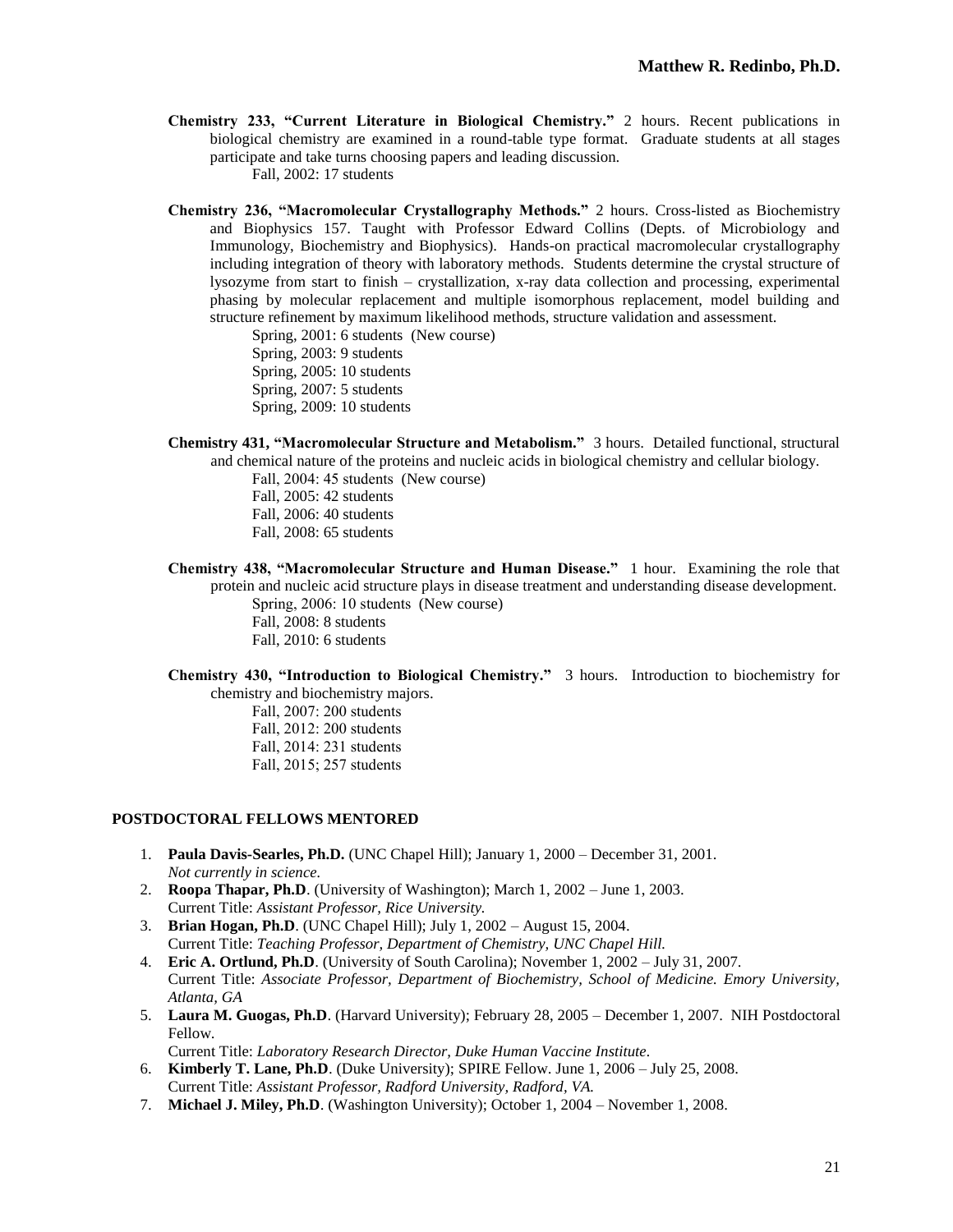Current Title: *Research Assistant Professor, Department of Pharmacology, UNC Chapel Hill*.

- 8. **Krystle McLaughlin, Ph.D**. (University of Rochester); SPIRE Fellow. October 1, 2011 June, 2014. Current Title: *Assistant Professor, Lehigh University, Bethlehem, PA*.
- 9. **Aadra Bhatt, Ph.D.** (UNC Chapel Hill); 1 Jan 2015 present.

### **GRADUATE STUDENTS MENTORED**

- 1. **Diem-Thu Thieu Lesher, Ph.D.,** Department of Chemistry, June 1, 2000 March 29, 2004. *Currently Lecturer in Chemistry at the College of Charleston.*
- 2. **Jill E. Chrencik, Ph.D.**, Department of Chemistry, June 1, 2000 February 23, 2004. *Currently Senior Research Scientist at Pfizer, Inc.*
- 3. **Sompop Bencharit, D.D.S., Ph.D.,** School of Dentistry, June 1, 2000 November, 2004. *Currently Assistant Professor, School of Dentistry, UNC Chapel Hill.*
- 4. **Ryan E. Watkins, Ph.D.,** Biophysics Program, Department of Biochemistry & Biophysics, June 1, 2000 January, 2004. *Currently Core Facility Director at M.D. Anderson Cancer Center, Houston, TX.*
- 5. **Schroeder M. Noble, Ph.D.,** Biophysics Program, Department of Biochemistry & Biophysics, June 1, 2001 – July 30, 2005. *Currently Laboratory Research Director at Walter Reed Army Institute of Research, Silver Spring, MD.*
- 6. **Virginia Carnahan, M.S.,** NSF Predoctoral Fellow, Biophysics Program, Department of Biochemistry & Biophysics, June 1, 2002 – June 15, 2007. *Not currently in science.*
- 7. **Christopher Fleming, Ph.D.,** Biophysics Program, Department of Biochemistry & Biophysics, April 15, 2003 – June 30, 2007. *Currently Senior Research Scientist, Syngenta, Inc*.
- 8. **Denise Teotico, Ph.D.,** Department of Chemistry, April 15, 2003 June 29, 2007. *Currently Research Scientist, GlaxoSmithKline*.
- 9. **Jillian Orans, Ph.D.,** Department of Chemistry, December 1, 2002 Dec., 2007. *Currently Research Scientist in Research Triangle Park, NC*.
- 10. **Scott Lujan, Ph.D.,** Biophysics Program, Department of Biochemistry & Biophysics, April 15, 2003 Dec., 2007. *Currently Staff Scientist at NIEHS*.
- 11. **Yu Xue, Ph.D.**, Department of Chemistry, September, 2000 November, 2008. *Currently Senior Research Scientist at GlaxoSmithKline.*
- 12. **Sarah Kennedy, Ph.D.**, Department of Chemistry, May, 2004 May 15, 2009. *Currently Associate Professor, Westminster College, PA.*
- 13. **Andrew Hemmert**, **Ph.D**., Department of Biochemistry & Biophysics, September 15, 2005 April 15, 2010. *Currently Staff Scientist in industry.*
- 14. **Yuan Cheng, Ph.D.**, Department of Biochemistry & Biophysics, September 15, 2005 March 15, 2011. *Currently Staff Scientist at Bristol Meyers Squibb.*
- 15. **Joeseph Lomino, Ph.D.**, Department of Biochemistry & Biophysics, November 15, 2005 April 30, 2011. *Currently postdoctoral fellow at the University of Maryland School of Medicine*.
- 16. **Daniel Yao**, **M.S.,** Department of Chemistry, October 15, 2007 May 1, 2011.
- 17. **Rebekah Potts**, **M.D., Ph.D.,** Medical Scientist Training Program, UNC, September 1, 2006 June 30, 2011. *Currently Resident in Psychiatry, UNC Chapel Hill.*
- 18. **Michael Johnson, Ph.D.**, Department of Biochemistry & Biophysics, May 15, 2007 Nov. 10. 2011. *Currently a postdoctoral fellow at St. Jude Childrens Research Hospital.*
- 19. **Monica Frazier**, **Ph.D.**, Department of Biochemistry & Biophysics, May 15, 2007 March 30, 2012. *Currently a staff scientist at Rho, Inc., Research Triangle Park, NC.*
- 20. **Denise Little**, **M.S.,** Department of Chemistry, May 15, 2010 April 4, 2012. *Currently an Instructor at West Point.*
- 21. **Jon Edwards**, **Ph.D.**, Department of Biochemistry & Biophysics, December 1, 2007 April 6, 2012. *Currently a venture capitalist in Geneva, Switzerland.*
- 22. **Bret Wallace**, **Ph.D.**, Department of Chemistry, December 15, 2007 March 26, 2012. *Currently a postdoctoral fellow at NIEHS.*
- 23. **Adam Roberts, Ph.D.**, Department of Biochemistry & Biophysics, May 15, 2010 May, 2014. *Currently postdoctoral fellow at Cleveland Clinic.*
- 24. **Mary Aiken**, NSF Predoctoral Fellow, Department of Chemistry, May 15, 2011 May, 2014.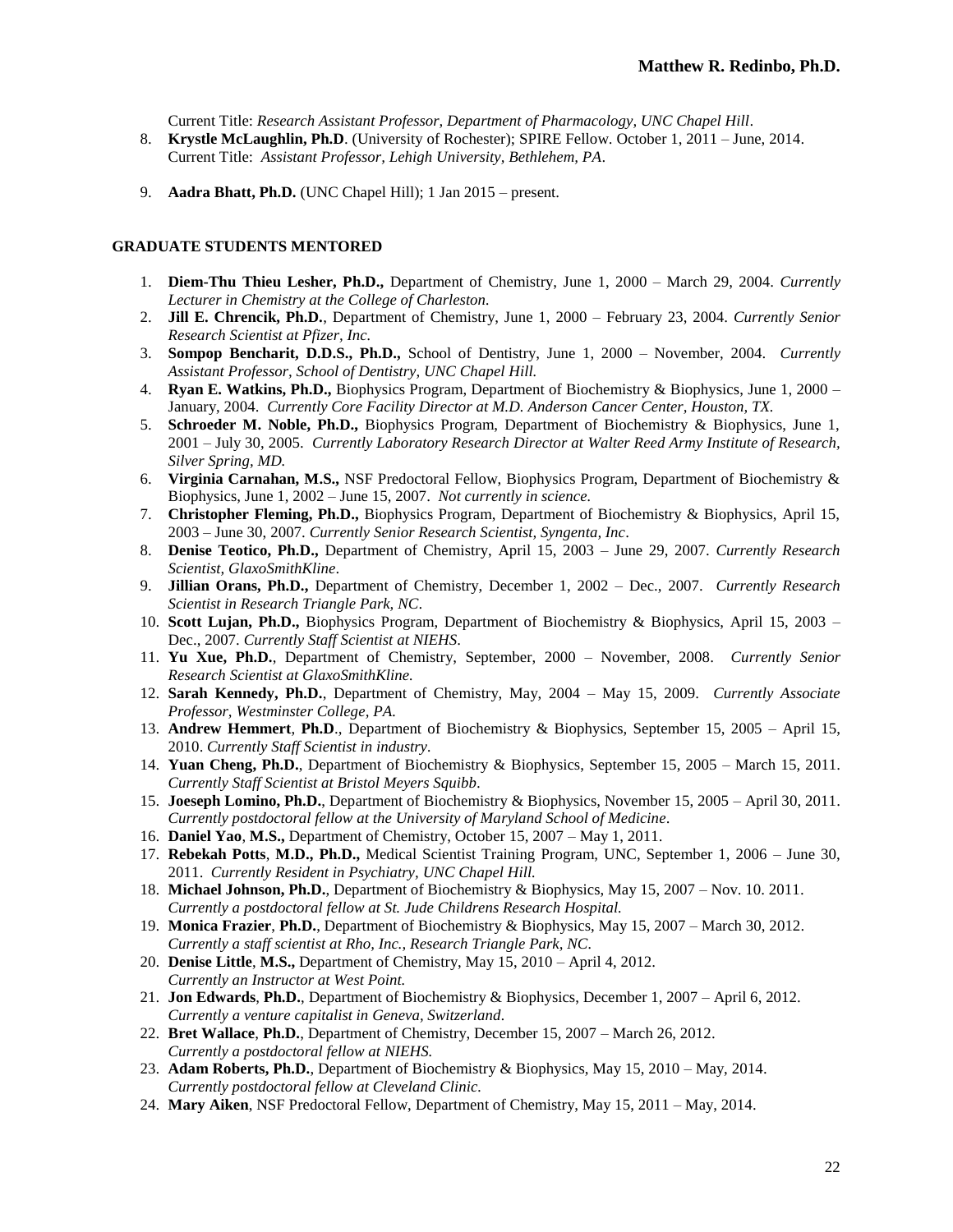*Moved to different PhD laboratory.*

- 25. **Coy Eakes**, **M.S.,** Department of Chemistry, February 1, 2012 May, 2014. *Not currently in science.*
- 26. **Julianne Huang**, Department of Chemistry, March 15, 2012 present.
- 27. **Rebecca Pollet**, NSF Predoctoral Fellow, Department of Biochemistry & Biophysics, May 15, 2012 present.
- 28. **Michael Little**, NSF Predoctoral Fellow, Department of Chemistry, June 1, 2013 present.
- 29. **Kristin Biernet,** Department of Chemistry, 15 February 2015 present.
- 30. **Samuel Pellock,** Department of Chemistry, 24 April 2015 present.

### **UNDERGRADUATE STUDENTS MENTORED**

- 1. **Escher Howard-Williams**, January, 2000 May, 2001. *Earned MD (UNC), practicing physician.*
- 2. **Joel Wedd**, January, 2000 May , 2000. *Earned MD (UNC), practicing physician.*
- 3. **Scott Kennedy**, January , 2000 May, 2000. *Earned PhD (UNC), currently postdoctoral fellow.*
- 4. **Christine Chen**, July, 2003 May, 2004. *Currently in PhD program (UCLA).*
- 5. **Courtney Jones**, September, 2003 May, 2004. *Currently in PhD program (UNC).*
- 6. **Heather Bethea**, September, 2003 May, 2004. *Earned PhD (UNC), moved to postdoctoral fellow.*
- 7. **Isaac Solomon**, August, 2002 August, 2005. *Currently in MD-PhD program (Washington University).*
- 8. **Janet Hager**, May, 2003 May, 2005. *Moved to JD program (Yale).*
- 9. **Monica Shah**, September, 2004 May, 2005. *Moved to PhD program (Emory).*
- 10. **Jason Bischoff**, October, 2005 July, 2007. *Moved to NIH post-baccalaureate program (NIEHS).*
- 11. **Jeffrey Keenan**, January, 2005 August, 2006. *Moved to MD program (Maryland).*
- 12. **Druthi Patel,** January, 2005- August, 2006. *Moved to MD program (UNC).*
- 13. **Jenny Xue**, July, 2005 May, 2008. *Moved to MD program (UNC).*
- 14. **Doug Ornoff**, October, 2005 May, 2007. *Moved to MD-PhD program (UNC).*
- 15. **Ann Mast**, August, 2006 May, 2008. *Remained undergraduate at UNC.*
- 16. **Ying Liu**, August, 2008 May, 2009. *Remained undergraduate at UNC.*
- 17. **Josh Almond**, January, 2007 May, 2008. *Moved to PhD program (Duke).*
- 18. **Katie Hooks**, August, 2007 May, 2008. *Moved to MS program (Bristol).*
- 19. **Sara Mishamandani**, August, 2008 December, 2008. *Remained undergraduate at UNC.*
- 20. **Karl Shieh**, May, 2007 May, 2009. *Moved to MD program (UNC).*
- 21. **Justin Sperlazza**, January, 2008 May, 2009. *Moved to MD-PhD program (Virginia Comm. U.)*
- 22. **W. Keith Ballentine**, May, 2007 May, 2009. *Moved to MD program (UNC).*
- 23. **Dan McNamara**, January, 2008 May, 2009. *Moved to PhD program (UCLA).*
- 24. **Sung Taek Kim**, September, 2007 December, 2009. *Remained undergraduate at UNC.*
- 25. **Lisa Withers**, August, 2008 July, 2010. *Remained undergraduate at UNC.*
- 26. **Angela Broadnax**, August, 2009 August, 2010. *Moved to graduate school (UNC).*
- 27. **Sewon Hwang**, August, 2009 June, 2010. *Moved to medical school (South Korea).*
- 28. **Taylor Pardue,** August, 2009 May, 2010. *Remained undergraduate at UNC.*
- 29. **Franklin Niblock**, January 2010 December 2010. *Remained undergraduate at UNC.*
- 30. **William Gray**, February, 2010 May, 2011. *Moved to graduate school (Yale).*
- 31. **Christina Anyikwa**, June, 2010 June, 2011. *Moved to medical school.*
- 32. **Brian Garrett**, June, 2010 August, 2011. *Moved to graduate school (UNC).*
- 33. **Garrick Talmage**, February, 2010 May 1, 2012. *Moved to MD program (Univ. Chicago).*
- 34. **Eileen Tran**, September, 2011 May, 2014. *Move to MS program.*
- 35. **Herodes Guzman**, August, 2011 May, 2013. *Moved to MD program (UNC).*
- 36. **Sara Robinson,** September, 2012 May, 2014. *Moved to Physical Therapy program.*
- 37. **Christian Adams**, March, 2012 June, 2013. *Remained undergraduate at UNC.*
- 38. **Sarah McShane,** November, 2012 April, 2015. *Remained undergraduate at UNC.*
- 39. **Jeff Hymes,** January, 2013 May, 2014. *In PhD program (NC State).*
- 40. **James Ingle**, January, 2013 May, 2014. *Working in laboratory as technician.*
- 41. **Erin Moore**, May, 2014 April, 2015. *Moved to laboratory technician position at UNC*.
- *42.* **Kunal Patel**, August, 2012 April, 2015. *Moved to MD program at UNC Chapel Hill.*